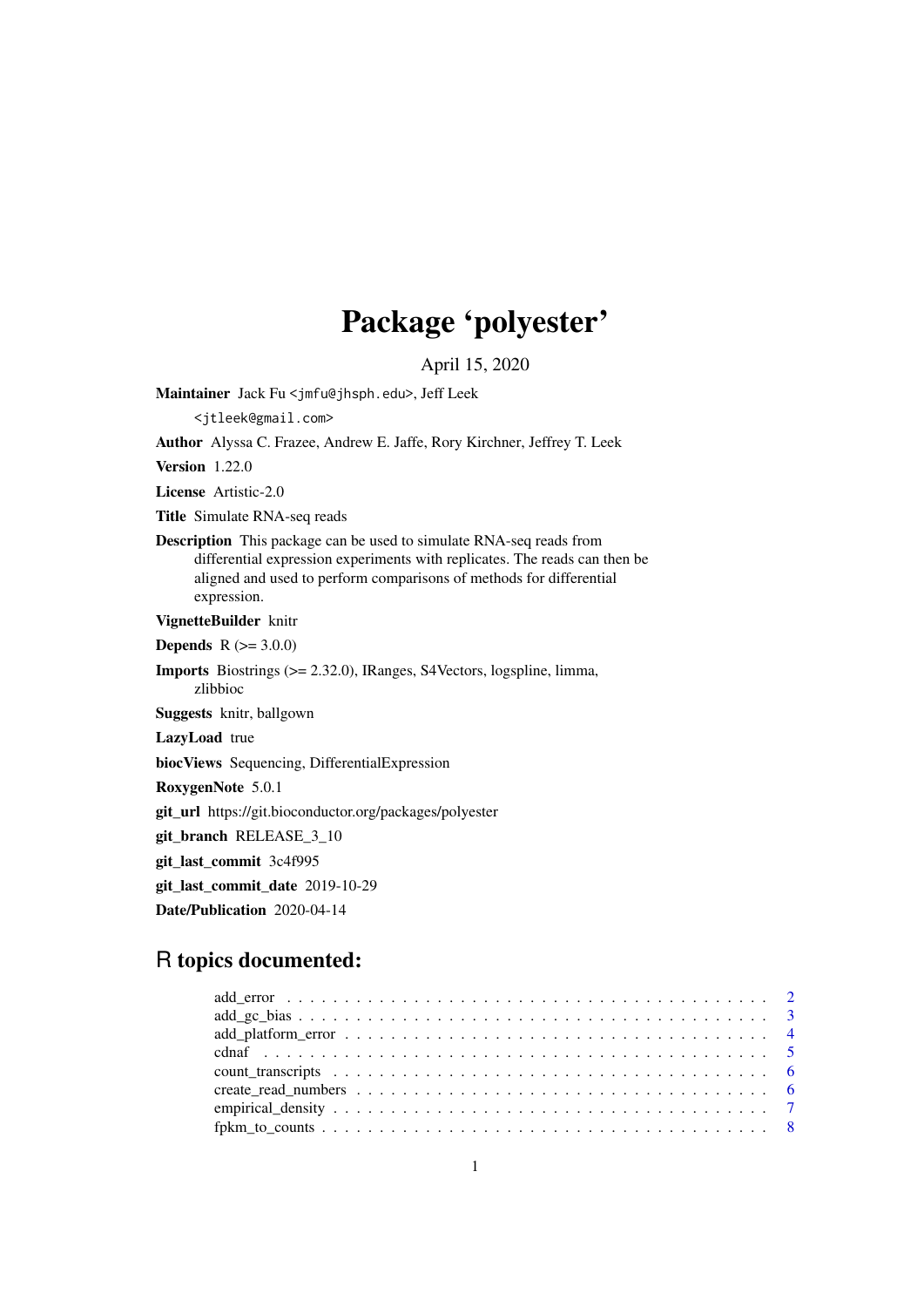<span id="page-1-0"></span>

|              |                    | - 9             |
|--------------|--------------------|-----------------|
|              |                    |                 |
|              |                    |                 |
|              |                    |                 |
|              |                    | $-13$           |
|              |                    |                 |
|              |                    | $\overline{14}$ |
|              |                    |                 |
|              |                    | $-15$           |
|              |                    |                 |
|              |                    |                 |
|              |                    |                 |
|              | model1             |                 |
|              | model <sub>2</sub> |                 |
|              | model3             | -18             |
|              | model4             |                 |
|              | model5             | -19             |
|              | model6             |                 |
|              |                    |                 |
|              |                    |                 |
|              |                    |                 |
|              |                    |                 |
|              |                    | 23              |
|              |                    | -24             |
|              |                    |                 |
|              |                    | 28              |
|              |                    |                 |
|              |                    |                 |
| <b>Index</b> |                    | 33              |

<span id="page-1-1"></span>add\_error *add sequencing error to simulated reads*

## Description

simulate sequencing error by randomly changing the sequenced nucleotide on some of the reads

## Usage

```
add_error(tFrags, error_rate = 0.005)
```
## Arguments

| tFrags     | DNAStringSet representing sequencing reads |
|------------|--------------------------------------------|
| error_rate | error probability                          |

## Value

DNAStringSet equivalent to tFrags but with random sequencing errors inserted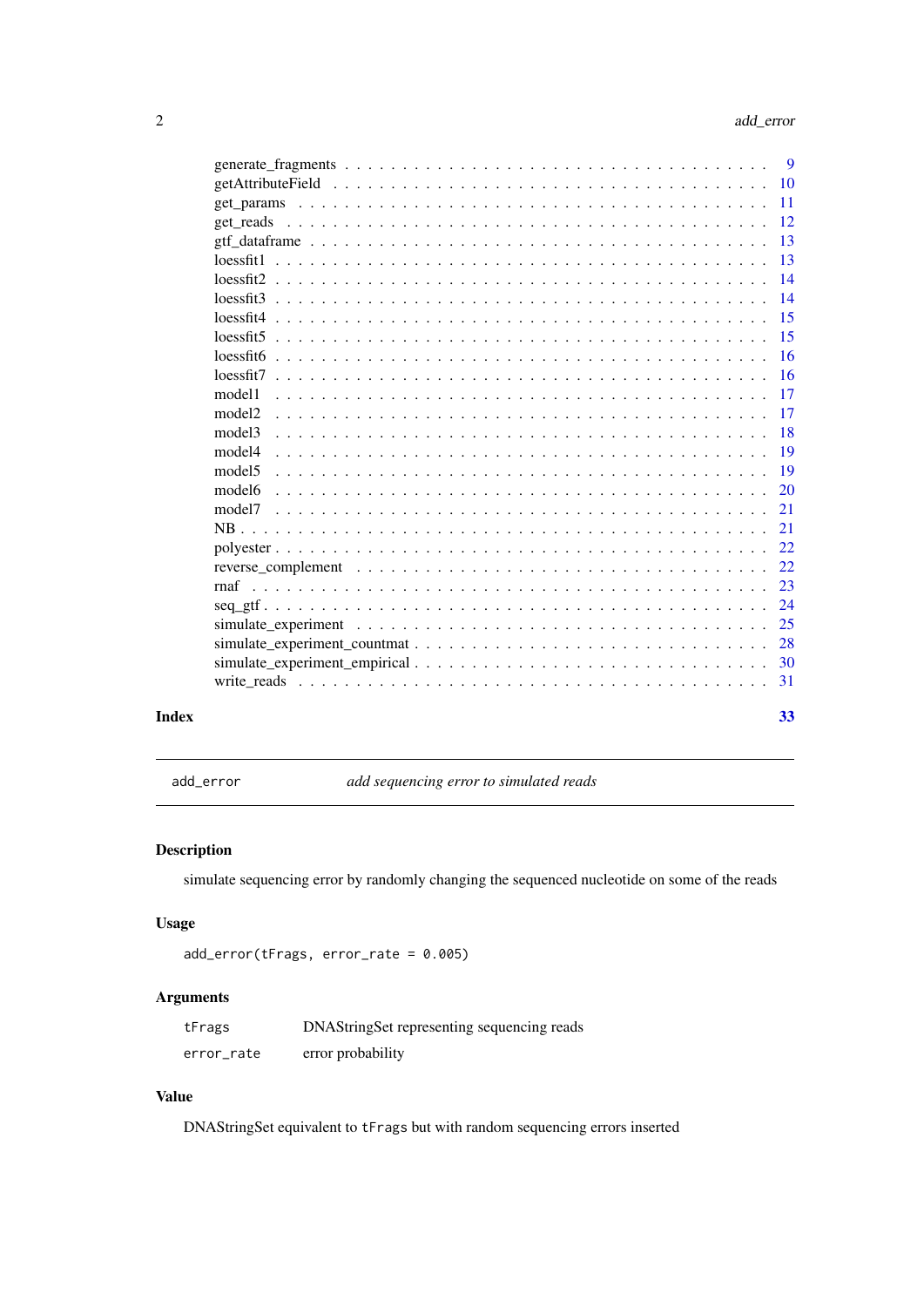#### <span id="page-2-0"></span>add\_gc\_bias 3

## Examples

```
library(Biostrings)
data(srPhiX174)
set.seed(174)
srPhiX174_withError = add_error(srPhiX174)
#error was introduced in, e.g., position 10 of 2nd string in set.
```
#### add\_gc\_bias *add GC bias to a count matrix*

## Description

Given a matrix with rows corresponding to transcripts and sample-specific GC bias models, bias the count matrix using the bias model.

## Usage

add\_gc\_bias(readmat, gcbias, transcripts)

## Arguments

| readmat     | matrix of counts, with rows corresponding to features (transcripts) and columns<br>corresponding to replicates                                                                                                                                                                                                                                                                      |
|-------------|-------------------------------------------------------------------------------------------------------------------------------------------------------------------------------------------------------------------------------------------------------------------------------------------------------------------------------------------------------------------------------------|
| gcbias      | List of GC bias models to add to readmat. Must have length equal to the number<br>of columns of readmat. List elements must either be integers 0 through 7, where<br>0 means no bias and 1-7 correspond to built-in GC bias models, or objects of<br>class loess which can predict a deviation from overall mean count (on the log<br>scale) given a GC percentage between 0 and 1. |
| transcripts | DNAString Set object containing the sequences of the features (transcripts) cor-<br>responding to the rows of readmat. Length must be equal to the number of rows<br>in readmat.                                                                                                                                                                                                    |

## Details

Designed for internal use in simulate\_experiment functions.

## Value

matrix of the same size as readmat, but with counts for each replicate biased according to gcbias.

## Examples

```
library(Biostrings)
fastapath = system.file("extdata", "chr22.fa", package="polyester")
numtx = count_transcripts(fastapath)
transcripts = readDNAStringSet(fastapath)
# create a count matrix:
readmat = matrix(20, ncol=10, nrow=numtx)readmat[1:30, 1:5] = 40
```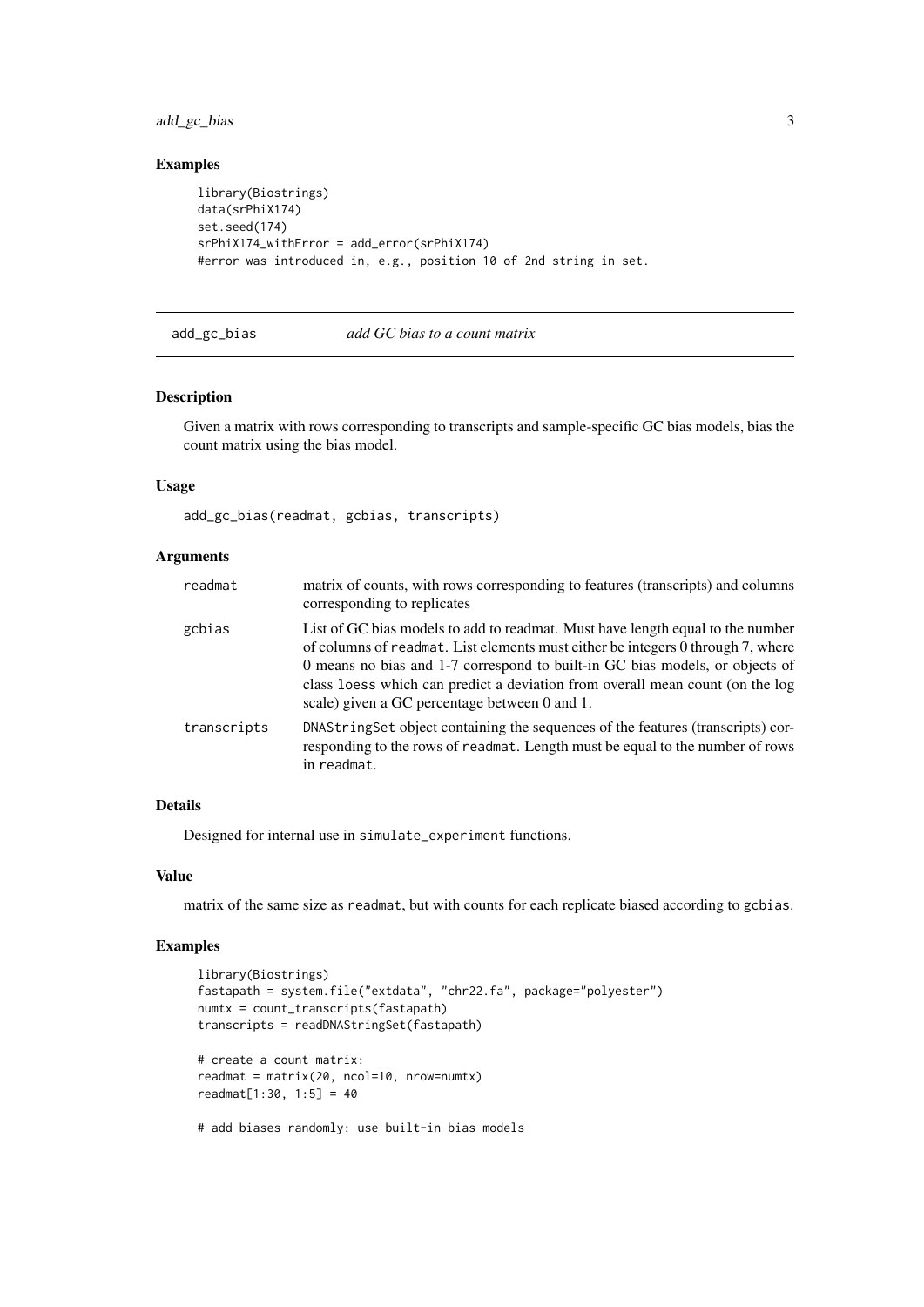```
set.seed(137)
biases = sample(0:7, 10, replace=TRUE)
readmat_biased = add_gc_bias(readmat, as.list(biases), transcripts)
```
add\_platform\_error *Simulate sequencing error using empirical error model*

#### Description

Given a sequencing platform and a set of sequencing reads, add sequencing errors to the reads given a known error profile from the platform.

## Usage

```
add_platform_error(tFrags, platform, paired, path = NULL)
```
#### Arguments

| tFrags   | DNAString Set List containing error-free sequencing reads. If simulating a paired-<br>end experiment, mate-pairs should appear next to each other in tFrags.                                                                                                                                                                                                                                                                                              |
|----------|-----------------------------------------------------------------------------------------------------------------------------------------------------------------------------------------------------------------------------------------------------------------------------------------------------------------------------------------------------------------------------------------------------------------------------------------------------------|
| platform | Which sequencing platform should the error model be estimated from? Cur-<br>rently supports 'illumina4', 'illumina5', 'roche454', and 'custom'.                                                                                                                                                                                                                                                                                                           |
| paired   | Does tFrags contain paired end reads, with mate pairs next to each other?<br>(TRUE if yes.)                                                                                                                                                                                                                                                                                                                                                               |
| path     | if platform is 'custom', provide the path to the error model. After process-<br>ing the error model with build_error_models.py, you will have either two<br>files (ending in _mate1 and _mate2, if your model was for paired-end reads)<br>or one file (ending in _single, if your model was for single-end reads). The<br>path argument should be the path to the error model up to but not including<br>$_{\text{mate1/} \text{mate2/} \text{single.}}$ |

#### Details

This function adds sequencing error to a set of reads based on the position in the read and the true nucleotide at that location. Position-specific probabilities of making each possible sequencing error (reading a T when it should have been A, reading a G when it should have been T, etc.) were calculated for each of three platforms using the empirical error models available with the GemSIM software (see references). Users can also estimate an error model from their own data using GemSIM and can use that error model with Polyester as described in the vignette. (You will need to run a Python script available at the Polyester GitHub repository to process the error model).

## Value

DNAStringSet object that is the same as tFrags except but with sequencing error added.

## References

McElroy KE, Luciani F and Thomas T (2012): GemSIM: general, error-model based simulator of next-generation sequencing data. BMC Genomics 13(1), 74.

<span id="page-3-0"></span>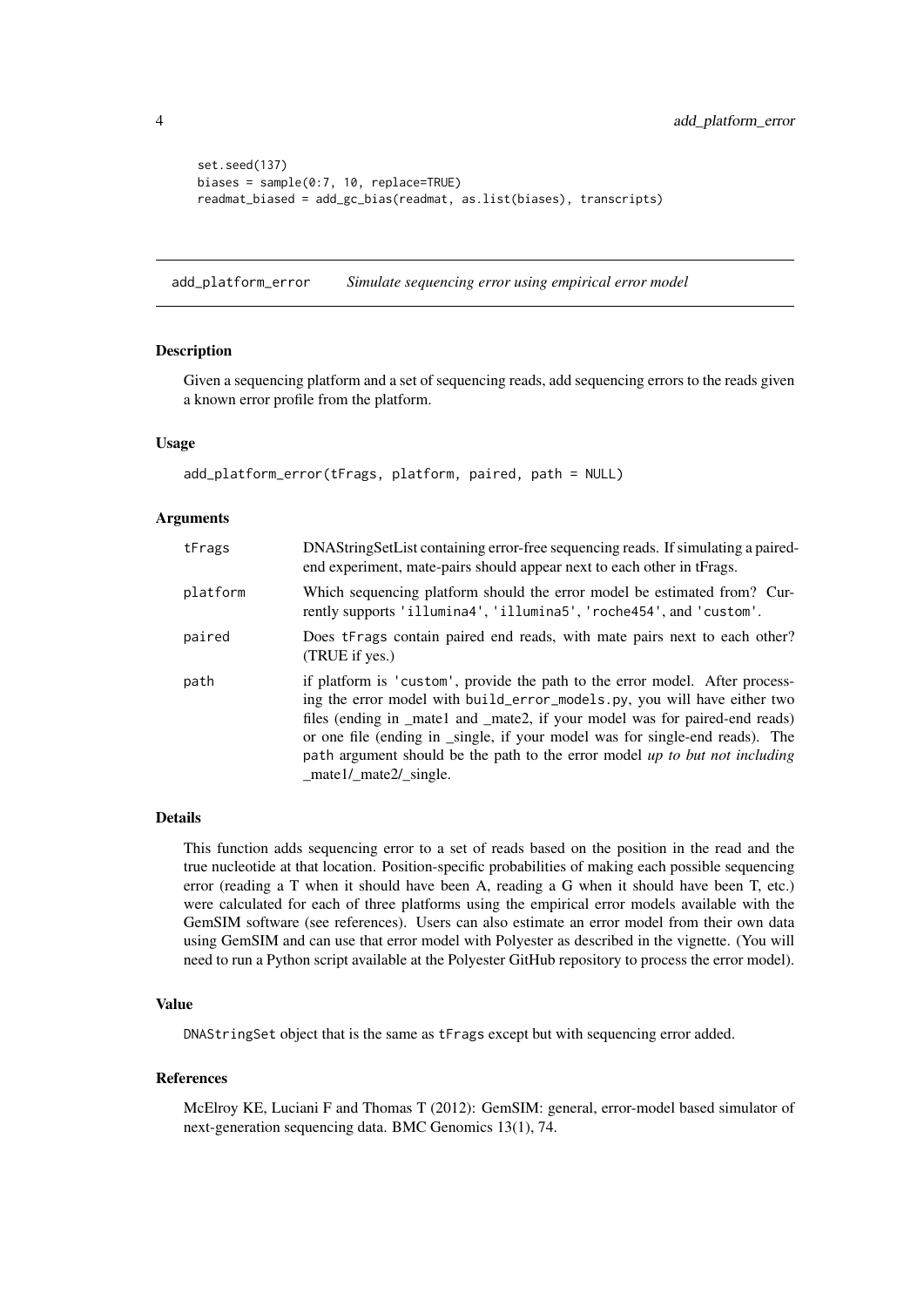#### <span id="page-4-0"></span>cdnaf 5

#### See Also

[add\\_error](#page-1-1) for uniform error

## Examples

```
library(Biostrings)
# pretend the srPhiX174 DNAStringSet represents 35bp single-end
# sequencing reads:
data(srPhiX174)
set.seed(718)
data_with_errors = add_platform_error(srPhiX174, 'illumina4', paired=FALSE)
# the 17th read in this set has an error at position 20:
data_with_errors[17][[1]][20] # N
srPhiX174[17][[1]][20] # T
# 101 reads total have at least one sequencing error:
sum(data_with_errors != srPhiX174)
```
cdnaf *Model of positional bias that can arise when RNA-seq is performed using protocols relying on cDNA fragmentation.*

## Description

This positional bias model was estimated in Li and Jiang (2012). With cDNA fragmentation, reads are more likely to have come from the 3' end of the transcript. The probabilities included in this dataset were estimated from Supplementary Figure S3 in Li and Jiang's manuscript. Data points from the figure were inferred and exported as CSV files using WebPlotDigitizer. The CSV files and the code used to process them and create the datasets are available in the Polyester GitHub repository (<https://github.com/alyssafrazee/polyester>).

## Format

data frame with 100 rows and 2 columns. Column 1 is position along a transcript (in percent), while Column 2 is the probability of getting a fragment at that position. Column 2 sums to 1.

## References

Li W and Jiang T (2012): Transcriptome assembly and isoform expression level estimation from biased RNA-Seq reads. Bioinformatics 28(22): 2914-2921.

Rohatgi A (2014): WebPlotDigitizer: Version 3.4 of WebPlotDigitizer. ZENODO. 10.5281/zenodo.11835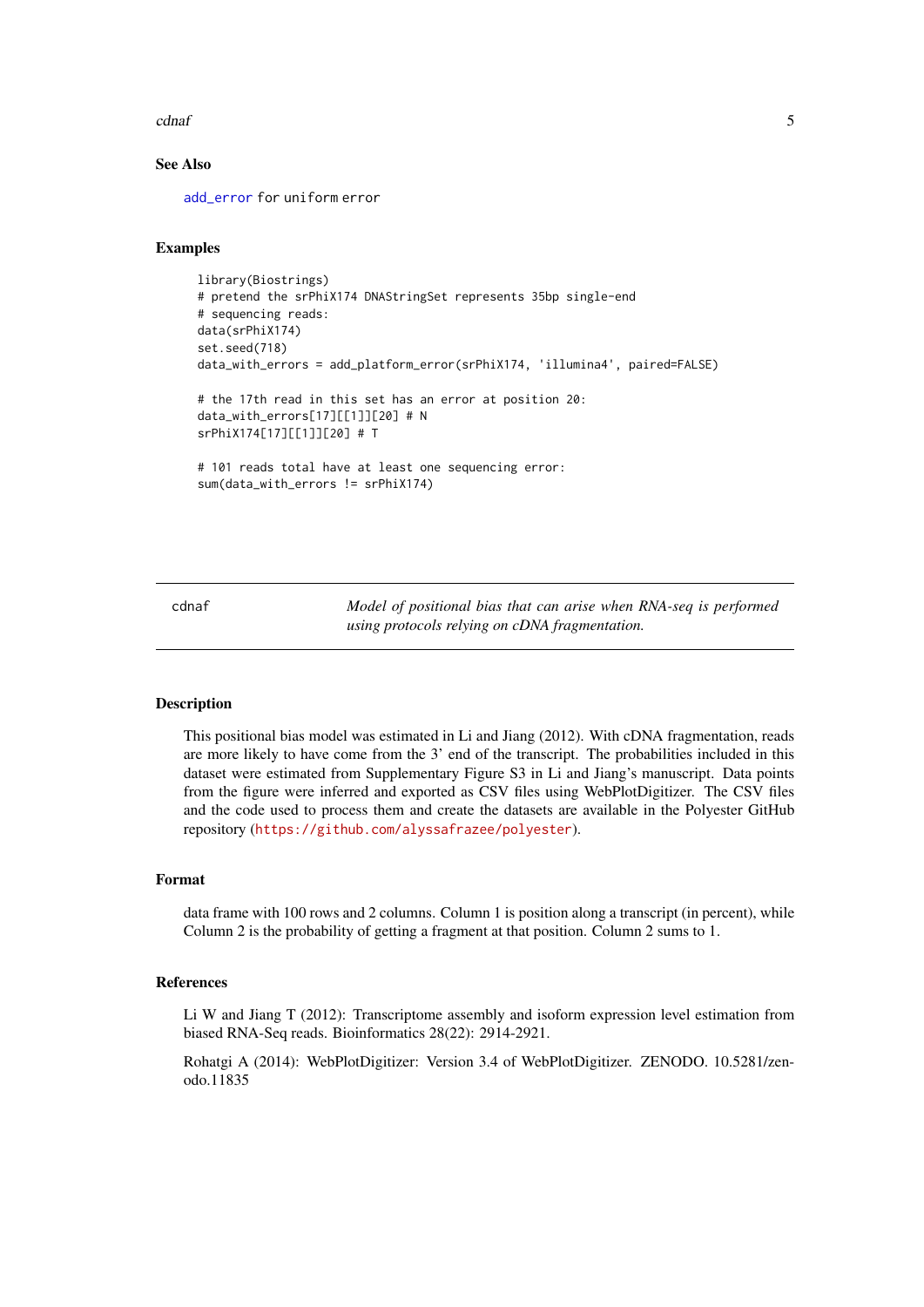<span id="page-5-0"></span>

determine how many transcripts are annotated in a FASTA or GTF file

## Usage

```
count_transcripts(f, fasta = TRUE, identifier = "transcript_id",
 attrsep = "; ")
```
#### Arguments

| $\mathbf{f}$ | character, path to a file in FASTA or GTF format                                                                               |
|--------------|--------------------------------------------------------------------------------------------------------------------------------|
| fasta        | TRUE if f is a fasta file; FALSE if f is a GTF file                                                                            |
| identifier   | if f is a GTF file, how are transcripts identified in the attributes field (9th column)<br>of the file? Default transcript_id. |
| attrsep      | if f is a GTF file, how are attributes separated in the attributes field (9th column)<br>of the file? Default "; ".            |

## Value

Number of transcripts annotated in f

#### Examples

```
fastapath = system.file("extdata", "chr22.fa", package="polyester")
count_transcripts(fastapath) #918
```
create\_read\_numbers *Generate a simulated data set based on known model parameters*

## Description

Generate a simulated data set based on known model parameters

## Usage

```
create_read_numbers(mu, fit, p0, m = NULL, n = NULL, mod = NULL,
 beta = NULL, seed = NULL)
```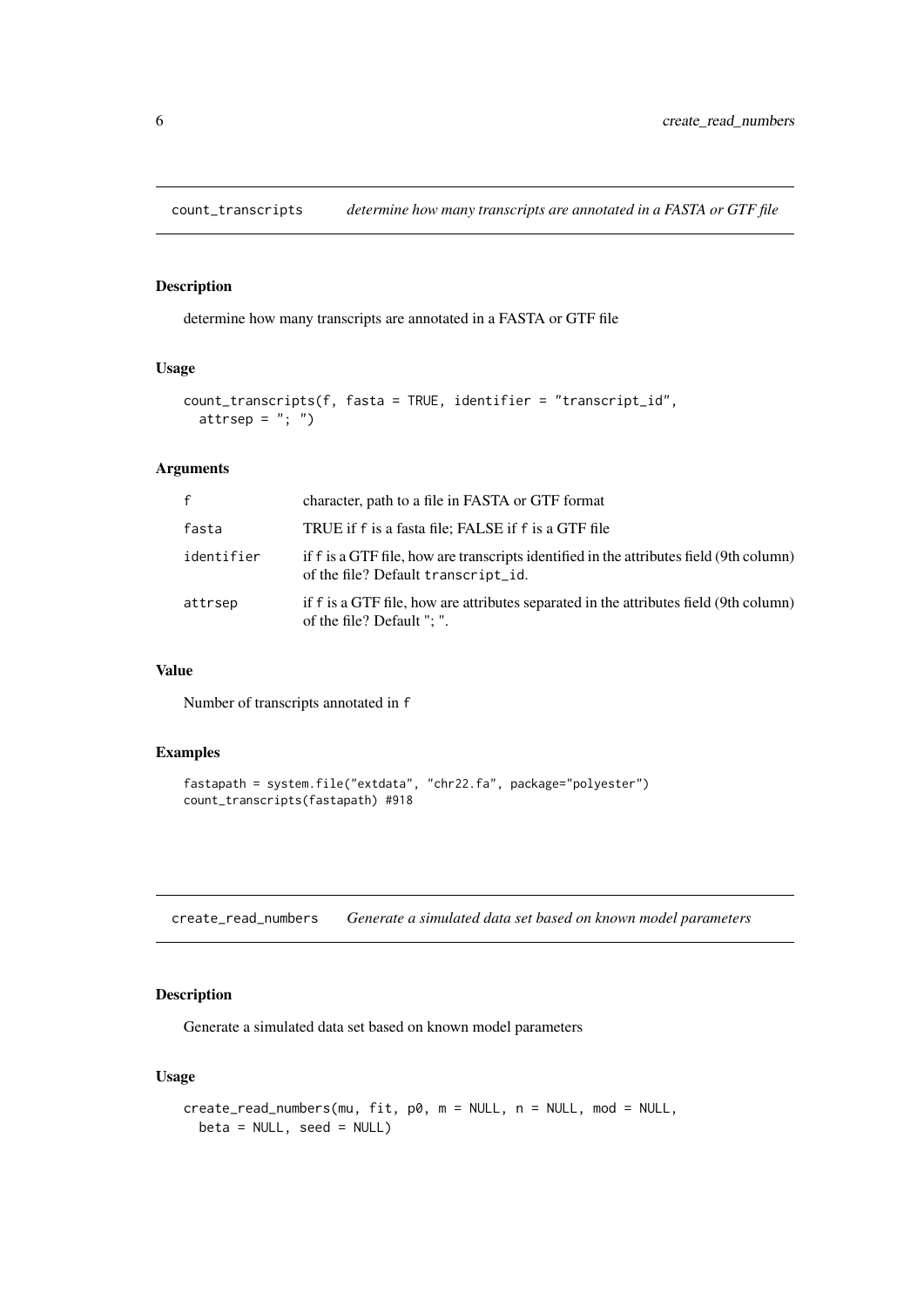#### <span id="page-6-0"></span>Arguments

| mu   | Baseline mean expression for negative binomial model                                    |
|------|-----------------------------------------------------------------------------------------|
| fit  | Fitted relationship between log mean and log size                                       |
| p0   | A vector of the probabilities a count is zero                                           |
| m    | Number of genes/transcripts to simulate (not necessary if mod, beta are speci-<br>fied) |
| n    | Number of samples to simulate (not necessary if mod, beta are specified)                |
| mod  | Model matrix you would like to simulate from without an intercept                       |
| beta | set of coefficients for the model matrix (must have same number of columns as<br>mod)   |
| seed | optional seed to set (for reproducibility)                                              |

## Value

counts Data matrix with counts for genes in rows and samples in columns

## Author(s)

Jeff Leek

#### Examples

```
library(ballgown)
data(bg)
countmat = fpkm_to_counts(bg, mean_rps=400000)
params = get_params(countmat)
Ntranscripts = 50
Nsamples = 10
custom_readmat = create_read_numbers(mu=params$mu, fit=params$fit,
  p0=params$p0, m=Ntranscripts, n=Nsamples, seed=103)
```
empirical\_density *Estimated distribution of fragment lengths*

## Description

Empirical fragment length distribution was estimated using 7 randomly selected RNA-seq samples from the GEUVADIS dataset ('t Hoen et al 2013). One sample was selected from each of the 7 laboratories that performed the sequencing. We used Picard's "CollectInsertSizeMetrics" tool (http://broadinstitude.github.io/picard/), version 1.121, to estimate the fragment size distribution based on read alignments. Code we used to estimate this distribution is available at [https://](https://github.com/alyssafrazee/polyester/blob/master/make_fraglen_model.R) [github.com/alyssafrazee/polyester/blob/master/make\\_fraglen\\_model.R](https://github.com/alyssafrazee/polyester/blob/master/make_fraglen_model.R).

## Format

logspline object (created with [logspline](#page-0-0)) specifying the empirical density of fragment lengths in the 7 GEUVADIS samples.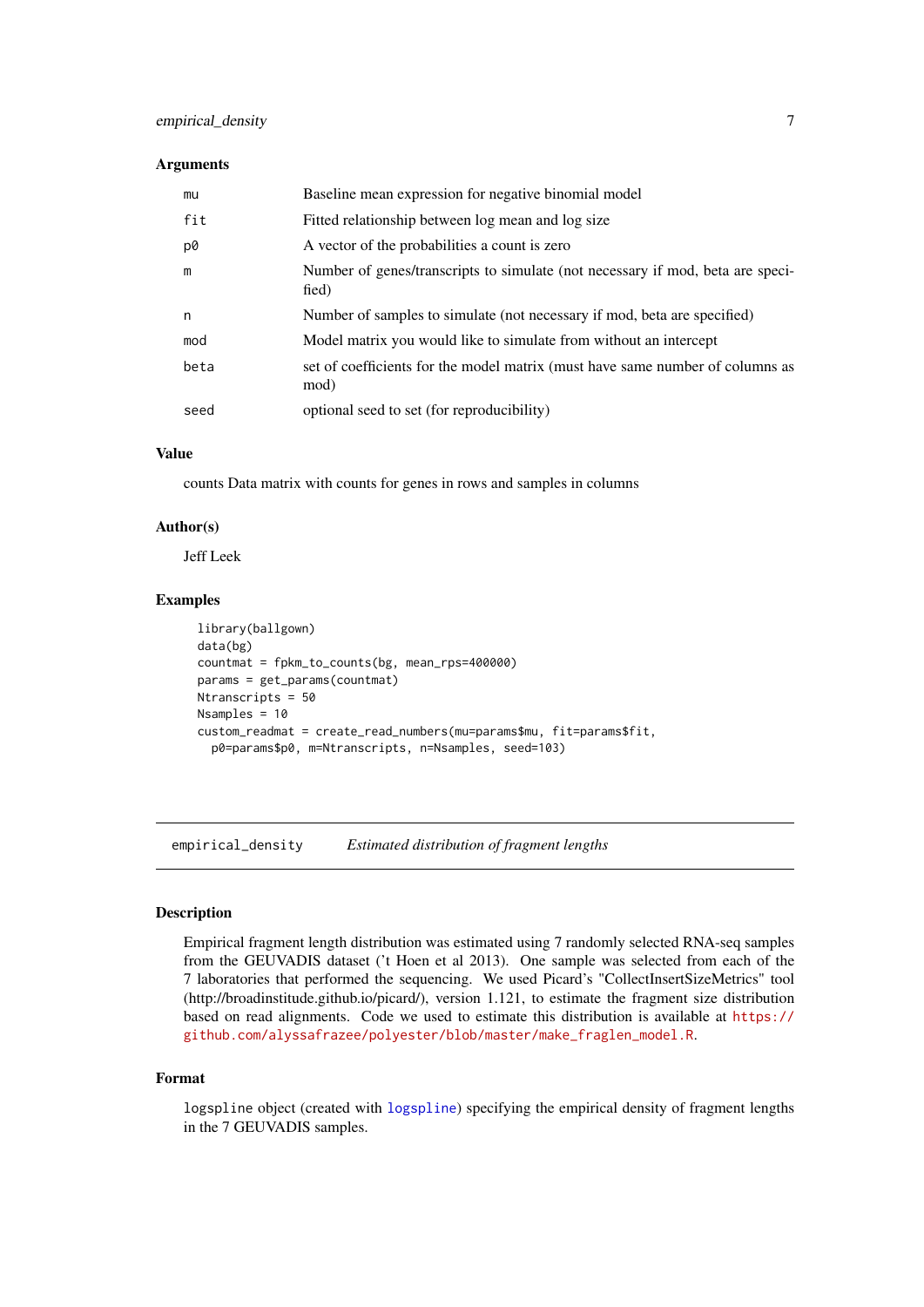## <span id="page-7-0"></span>References

't Hoen PA, et al (2013): Reproducibility of high-throughput mRNA and small RNA sequencing across laboratories. Nature Biotechnology 31(11): 1015-1022.

<span id="page-7-1"></span>fpkm\_to\_counts *Turn FPKMs from a ballgown object into estimated counts for transcripts*

## Description

Turn FPKMs from a ballgown object into estimated counts for transcripts

## Usage

```
fphm_to_counts(bg = NULL, mat = NULL, tlengths = NULL, mean_rps = 1e+08,threshold = 0)
```
## Arguments

| bg        | ballgown object created from real RNA-seq dataset                                                                                                                           |
|-----------|-----------------------------------------------------------------------------------------------------------------------------------------------------------------------------|
| mat       | matrix of isoform-level FPKMs from which to derive counts. Rows should rep-<br>resent transcripts and columns should represent counts. Provide exactly one of<br>bg or mat. |
| tlengths  | if using mat instead of bg, vector of transcript lengths. Entries correspond to<br>the rows of mat. Lengths should only count the nucleotides within transcripts'<br>exons. |
| mean_rps  | This should be the number of reads per sample in total for use in backing out the<br>FPKM calculations.                                                                     |
| threshold | only estimate parameters from transcripts with mean FPKM measurements at<br>least as large as threshold.                                                                    |

## Details

If transcripts/exons are represented by GRanges or GRangesList objects, the width function is really useful in calculating transcript lengths.

## Value

A matrix of counts with the same number of rows and columns as the ballgown object

## Author(s)

Jeff Leek

## Examples

```
library(ballgown)
data(bg)
countmat = fpkm_to_counts(bg, mean_rps=400000)
```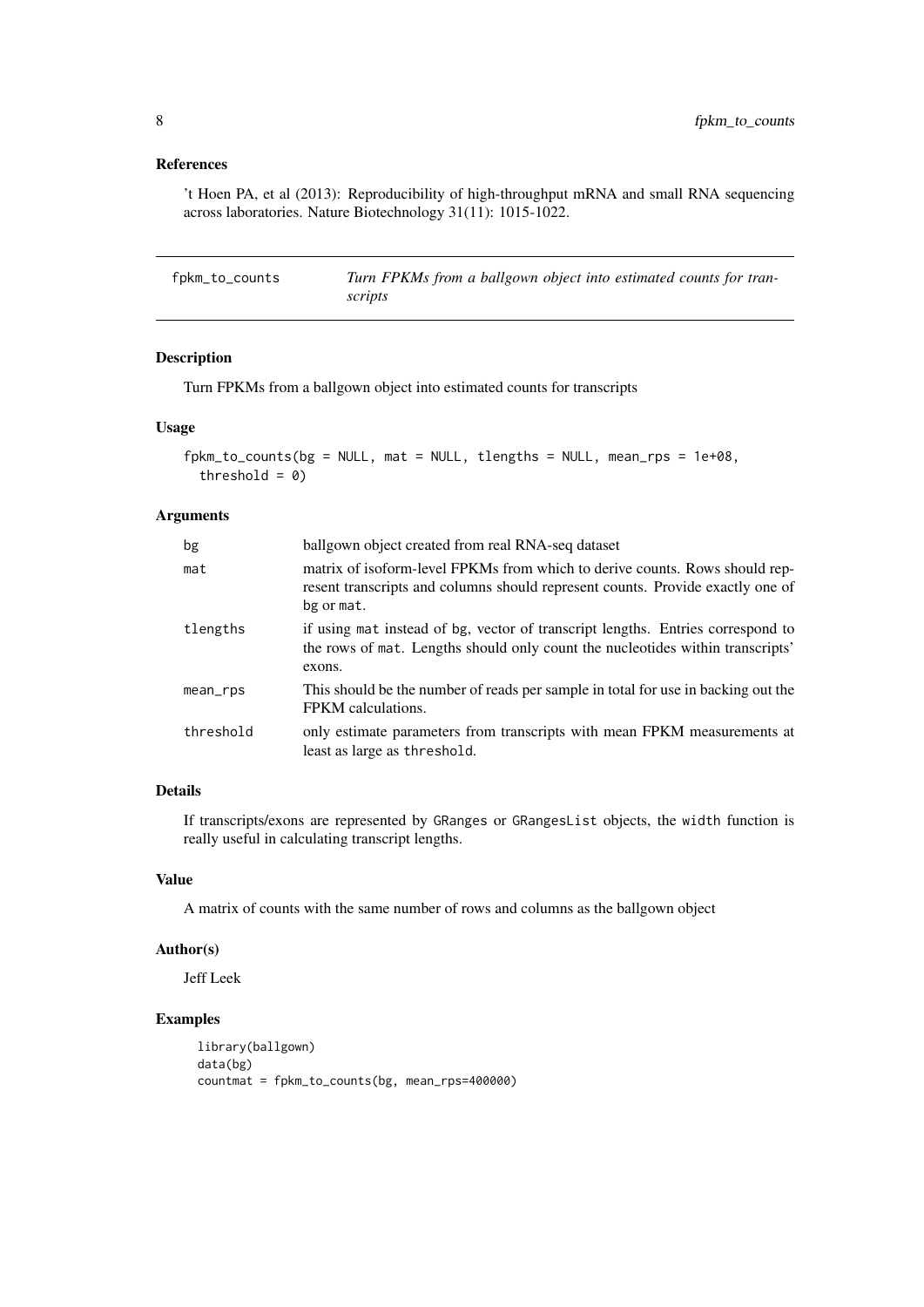<span id="page-8-0"></span>generate\_fragments *generate a set of fragments from a set of transcripts*

#### Description

Convert each sequence in a DNAStringSet to a "fragment" (subsequence)

## Usage

```
generate_fragments(tObj, fraglen = 250, fragsd = 25, readlen = 100,
 distr = "normal", custdens = NULL, bias = "none",
 frag_GC_bias = "none")
```
#### Arguments

| tObj         | DNAStringSet of sequences from which fragments should be extracted                                                                                                                                                                                                                                                                                                                                                                                                                                                                                                                                                                                                                                 |
|--------------|----------------------------------------------------------------------------------------------------------------------------------------------------------------------------------------------------------------------------------------------------------------------------------------------------------------------------------------------------------------------------------------------------------------------------------------------------------------------------------------------------------------------------------------------------------------------------------------------------------------------------------------------------------------------------------------------------|
| fraglen      | Mean fragment length, if drawing fragment lengths from a normal distribution.                                                                                                                                                                                                                                                                                                                                                                                                                                                                                                                                                                                                                      |
| fragsd       | Standard deviation of fragment lengths, if drawing lengths from a normal distri-<br>bution. Note: fraglen and fragsd are ignored unless distris 'normal'.                                                                                                                                                                                                                                                                                                                                                                                                                                                                                                                                          |
| readlen      | Read length. Default 100. Used only to label read positions.                                                                                                                                                                                                                                                                                                                                                                                                                                                                                                                                                                                                                                       |
| distr        | One of 'normal', 'empirical', or 'custom'. If 'normal', draw fragment lengths<br>from a normal distribution with mean fraglen and standard deviation fragsd.<br>If 'empirical', draw fragment lengths from a fragment length distribution esti-<br>mated from a real data set. If 'custom', draw fragment lengths from a custom<br>distribution, provided as the custdens argument, which should be a density fit-<br>ted using logspline.                                                                                                                                                                                                                                                         |
| custdens     | If distr is 'custom', draw fragments from this density. Should be an object of<br>class logspline.                                                                                                                                                                                                                                                                                                                                                                                                                                                                                                                                                                                                 |
| bias         | One of 'none', 'rnaf', or 'cdnaf' (default 'none'). 'none' represents uniform<br>fragment selection (every possible fragment in a transcript has equal probability<br>of being in the experiment); 'rnaf' represents positional bias that arises in pro-<br>tocols using RNA fragmentation, and 'cdnaf' represents positional bias arising<br>in protocols that use cDNA fragmentation (Li and Jiang 2012). Using the 'rnaf'<br>model, coverage is higher in the middle of the transcript and lower at both ends,<br>and in the 'cdnaf' model, coverage increases toward the 3' end of the transcript.<br>The probability models used come from Supplementary Figure S3 of Li and<br>Jiang (2012). |
| frag_GC_bias | See explanation in simulate_experiment.                                                                                                                                                                                                                                                                                                                                                                                                                                                                                                                                                                                                                                                            |

#### Details

The empirical fragment length distribution was estimated using 7 randomly selected RNA-seq samples from the GEUVADIS dataset ('t Hoen et al 2013), one sample from each laboratory that performed sequencing for that data set. We used Picard's "CollectInsertSizeMetrics" (http://broadinstitute.github.io/picard/), version 1.121, to estimate the insert size distribution based on the read alignments.

## Value

DNAStringSet consisting of one randomly selected subsequence per element of tObj.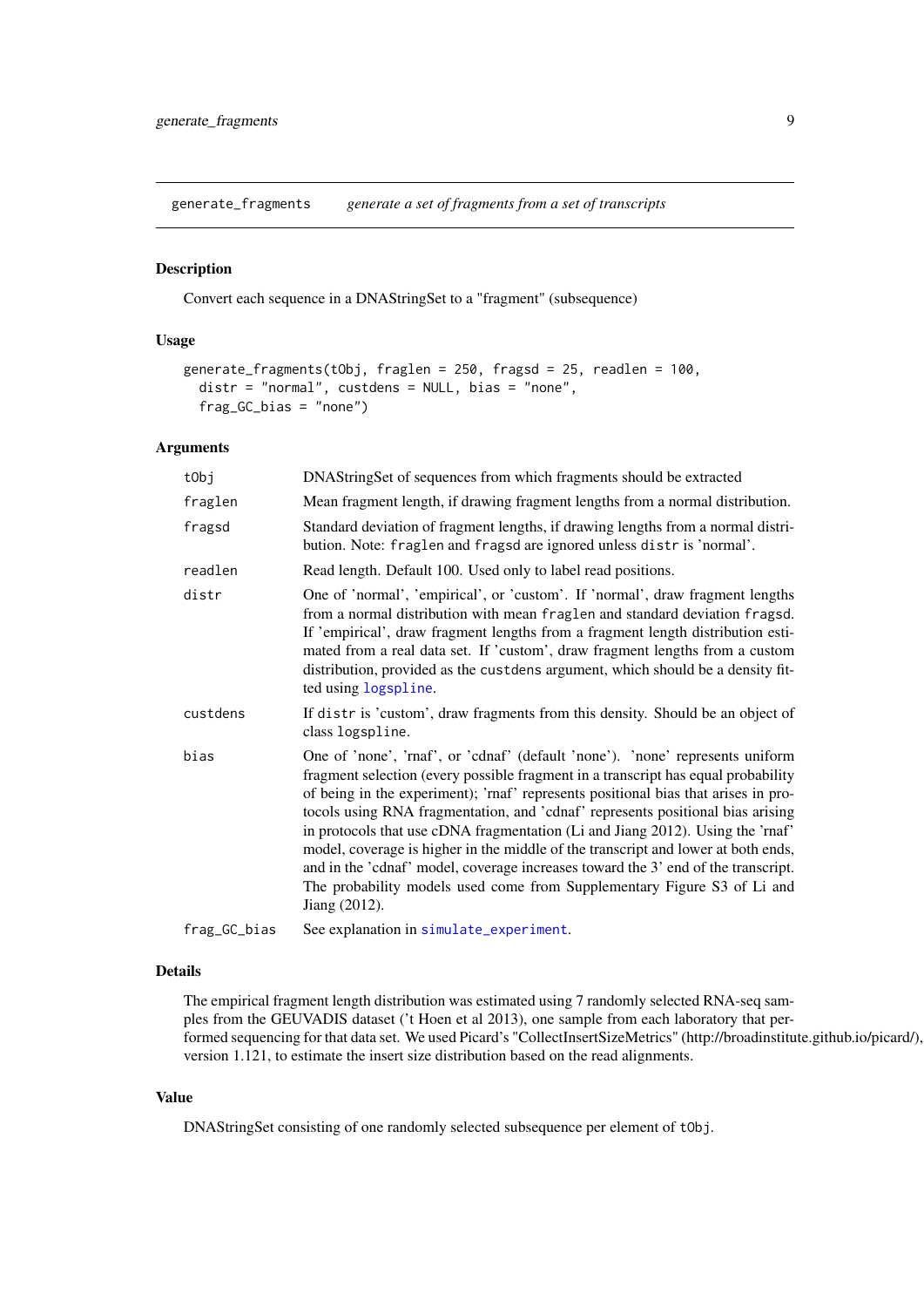#### References

't Hoen PA, et al (2013): Reproducibility of high-throughput mRNA and small RNA sequencing across laboratories. Nature Biotechnology 31(11): 1015-1022.

Li W and Jiang T (2012): Transcriptome assembly and isoform expression level estimation from biased RNA-Seq reads. Bioinformatics 28(22): 2914-2921.

## See Also

[logspline](#page-0-0)

## Examples

```
library(Biostrings)
data(srPhiX174)
## get fragments with lengths drawn from normal distrubution
set.seed(174)
srPhiX174_fragments = generate_fragments(srPhiX174, fraglen=15, fragsd=3,
   readlen=4)
srPhiX174_fragments
srPhiX174
## get fragments with lengths drawn from an empirical distribution
empirical_frags = generate_fragments(srPhiX174, distr='empirical')
empirical_frags
## get fragments with lengths from a normal distribution, but include
```

```
## positional bias from cDNA fragmentation:
biased_frags = generate_fragments(srPhiX174, bias='cdnaf')
biased_frags
```
getAttributeField *extract a specific field of the "attributes" column of a data frame created from a GTF/GFF file*

## Description

extract a specific field of the "attributes" column of a data frame created from a GTF/GFF file

## Usage

 $getAttributeField(x, field, attrsep = "; ")$ 

## Arguments

| X       | vector representing the "attributes" column of GTF/GFF file                                                                 |
|---------|-----------------------------------------------------------------------------------------------------------------------------|
| field   | name of the field you want to extract from the "attributes" column                                                          |
| attrsep | separator for the fields in the attributes column. Defaults to '; ', the separator for<br>GTF files outputted by Cufflinks. |

<span id="page-9-0"></span>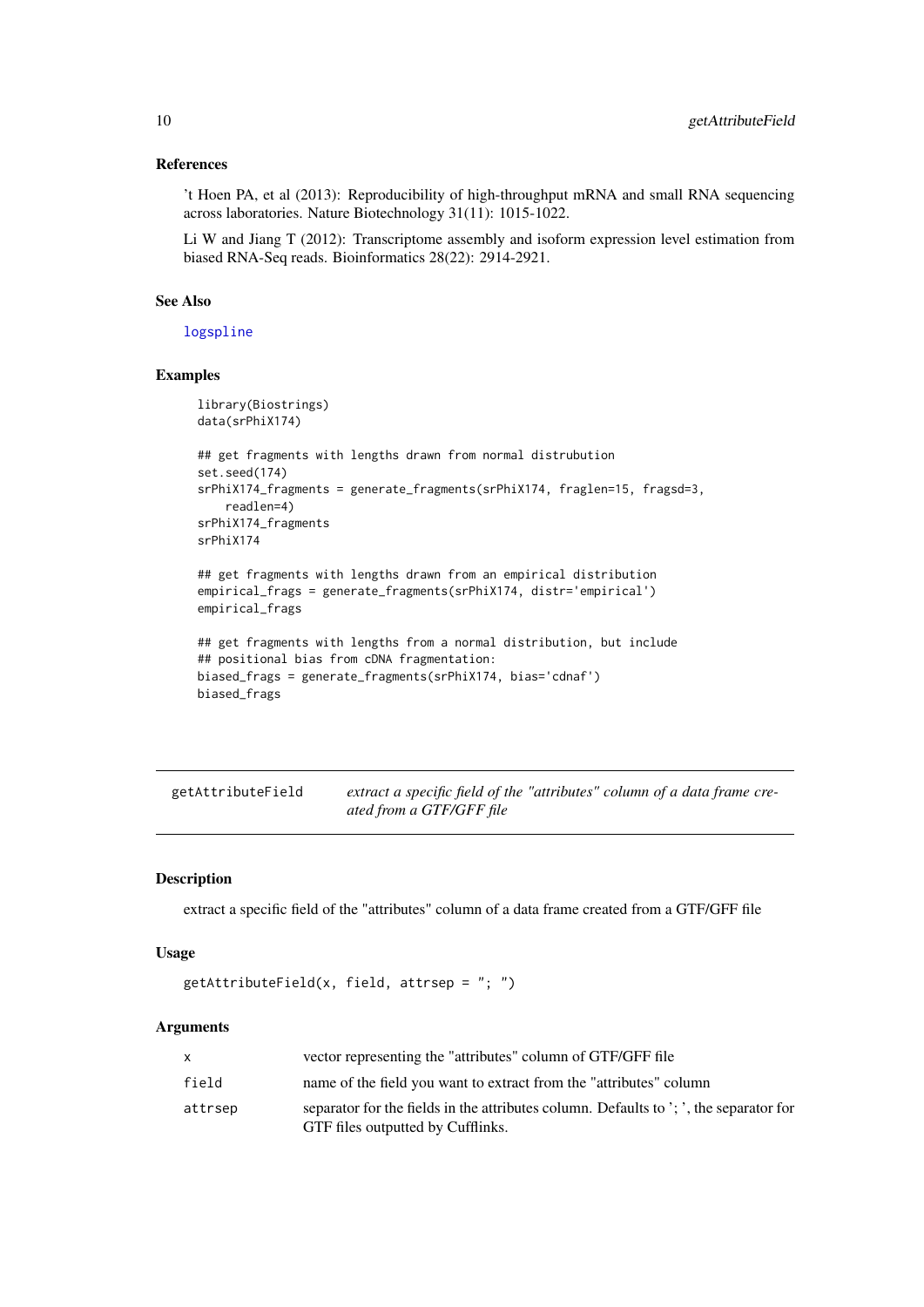<span id="page-10-0"></span>get\_params 11

#### Value

vector of nucleotide positions included in the transcript

#### Author(s)

Wolfgang Huber, in the davidTiling package (LGPL license)

#### See Also

<http://useast.ensembl.org/info/website/upload/gff.html>, for specifics of the GFF/GTF file format.

## Examples

```
library(ballgown)
gtfPath = system.file('extdata', 'annot.gtf.gz', package='ballgown')
gffdata = gffRead(gtfPath)
gffdata$transcriptID = getAttributeField(gffdata$attributes,
 field = "transcript_id")
```

| get_params |         | Estimate zero-inflated negative binomial parameters from a real |  |  |  |
|------------|---------|-----------------------------------------------------------------|--|--|--|
|            | dataset |                                                                 |  |  |  |

#### Description

This function estimates the parameters of a zero inflated negative binomial distribution based on a real count data set based on the method of moments. The function also returns a spline fit of log mean to log size which can be used when generating new simulated data.

## Usage

```
get_params(counts, threshold = NULL)
```
## Arguments

| counts    | A matrix of counts. If you want to simulate from a ballgown object, see fpkm_to_counts |
|-----------|----------------------------------------------------------------------------------------|
| threshold | Only estimate parameters from transcripts with row means greater than thresh-<br>old   |

## Value

p0 A vector of probabilities that the count will be zero, one for each gene/transcript. mu The estimated negative binomial mean by method of moments for the non-zero counts size The estimated negative binomial size by method of moments for the non-zero counts fit A fit relating log mean to log size for use in simulating new data.

## Author(s)

Jeff Leek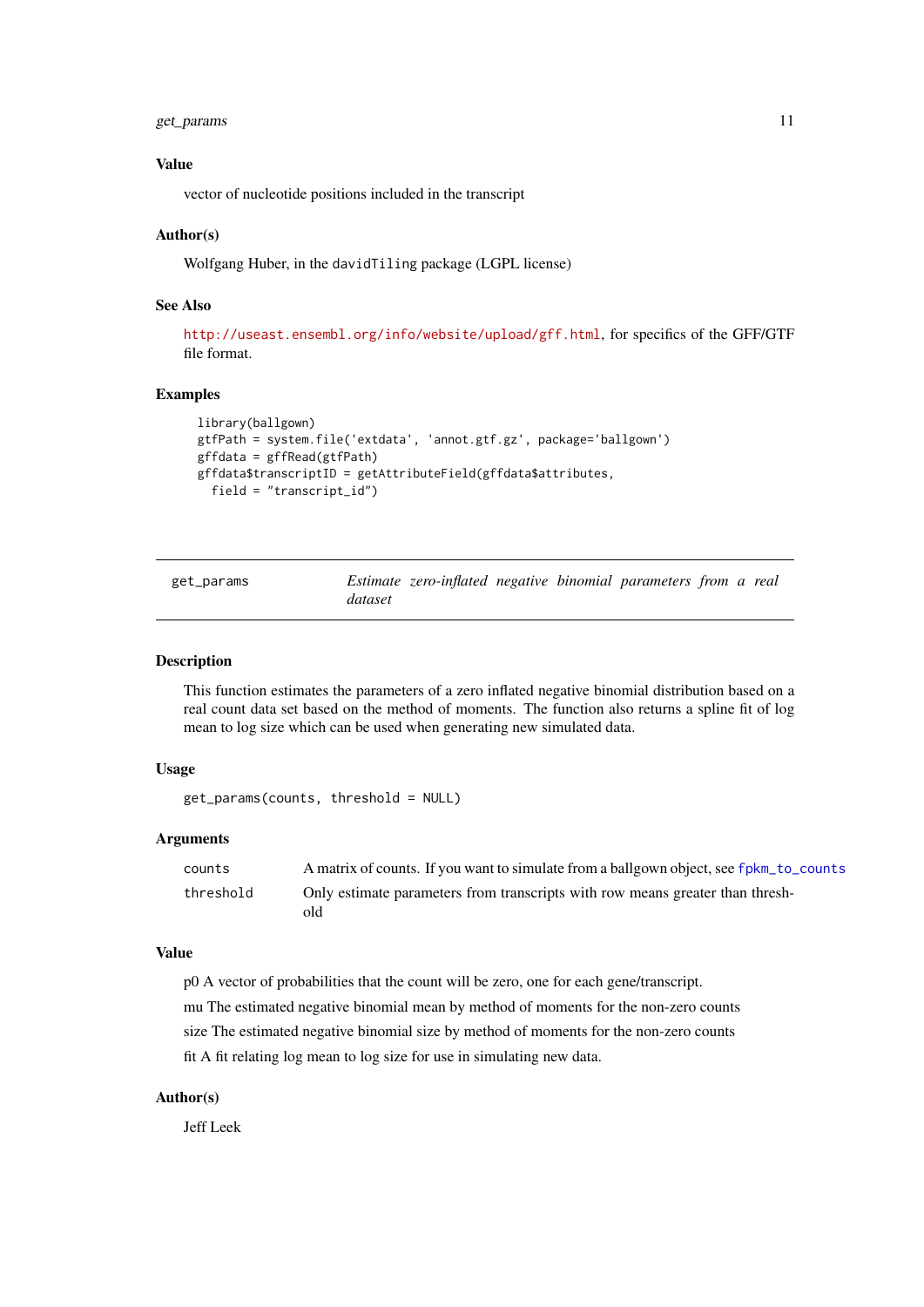## Examples

```
library(ballgown)
data(bg)
countmat = fpkm_to_counts(bg, mean_rps=400000)
params = get_params(countmat)
```
<span id="page-11-1"></span>get\_reads *get sequencing reads from fragments*

## Description

simulate the sequencing process by returning the sequence of one or both ends of provided fragments

## Usage

get\_reads(tFrags, readlen, paired = TRUE)

## Arguments

| tFrags  | DNAString Set representing fragments                                                                                               |
|---------|------------------------------------------------------------------------------------------------------------------------------------|
| readlen | Read length.                                                                                                                       |
| paired  | If FALSE, return only the first readlen bases of each element of tFrags in the<br>result; if TRUE, also return last readlen bases. |

## Value

DNAStringSet representing simulated RNA-seq reads

## See Also

[simulate\\_experiment](#page-24-1), [simulate\\_experiment\\_countmat](#page-27-1)

## Examples

```
library(Biostrings)
data(srPhiX174)
set.seed(174)
srPhiX174_reads = get_reads(srPhiX174, readlen=15, paired=FALSE)
srPhiX174_reads
# set of single-end, 15bp reads, treating srPhiX174 as the fragments
```
<span id="page-11-0"></span>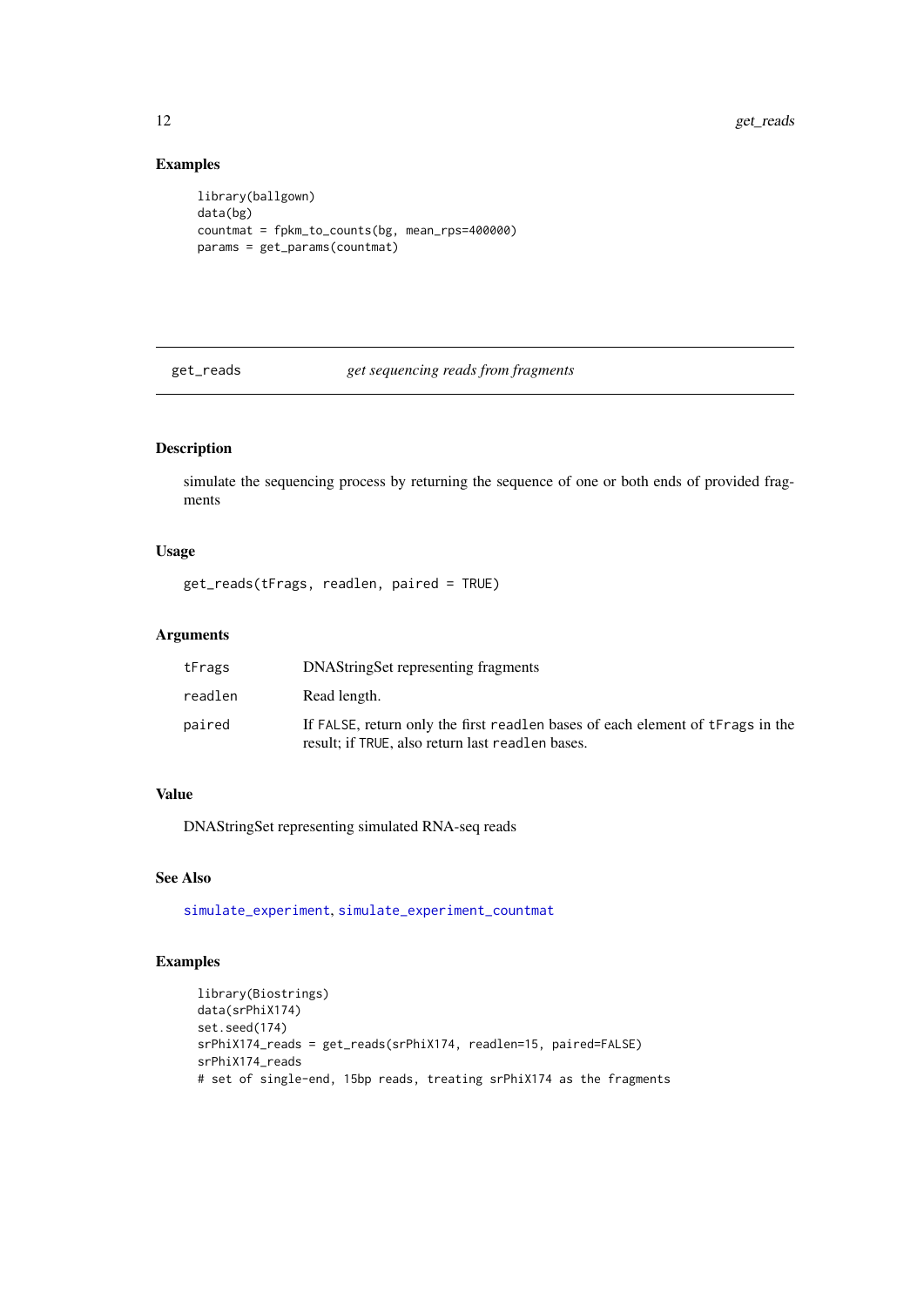<span id="page-12-0"></span>

In the data frame gtf\_dataframe, each row corresponds to an exon / coding sequence / start codon / stop codon, and the columns correspond to standard GTF columns denoting annotated genomic features. See <http://www.ensembl.org/info/website/upload/gff.html>.

## Format

data frame, 9 columns, 17769 rows

#### Source

Illumina iGenomes, hg19, 6 March 2013 version: [http://ccb.jhu.edu/software/tophat/igeno](http://ccb.jhu.edu/software/tophat/igenomes.shtml)mes. [shtml](http://ccb.jhu.edu/software/tophat/igenomes.shtml).

loessfit1 *Empirical GC bias model, NA06985*

#### Description

Loess model for log counts measuring transcript expression as a function of the transcript's GC content. The model was created using sample NA06985 in the Ballgown obtained at [http://](http://files.figshare.com/1625419/fpkm.rda) [files.figshare.com/1625419/fpkm.rda](http://files.figshare.com/1625419/fpkm.rda)

## Format

Object of class loess

## Source

Constructed using the code available at [https://github.com/alyssafrazee/polyester/blob/](https://github.com/alyssafrazee/polyester/blob/master/gc_bias.R) [master/gc\\_bias.R](https://github.com/alyssafrazee/polyester/blob/master/gc_bias.R)

#### References

GEUVADIS data set: 't Hoen PA, et al (2013): Reproducibility of high-throughput mRNA and small RNA sequencing across laboratories. Nature Biotechnology 31(11): 1015-1022.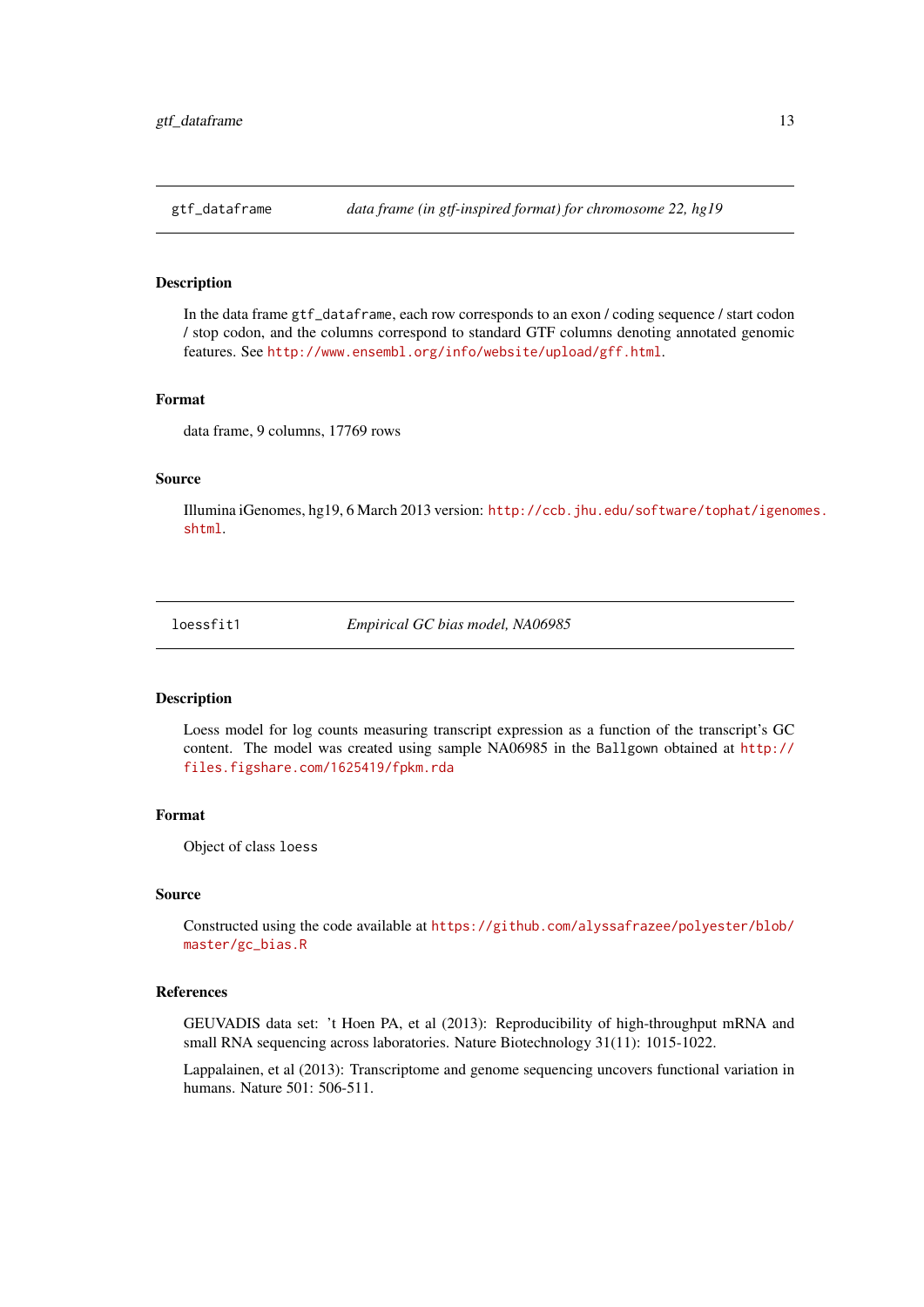<span id="page-13-0"></span>

Loess model for log counts measuring transcript expression as a function of the transcript's GC content. The model was created using sample NA12144 in the Ballgown obtained at [http://](http://files.figshare.com/1625419/fpkm.rda) [files.figshare.com/1625419/fpkm.rda](http://files.figshare.com/1625419/fpkm.rda)

#### Format

Object of class loess

#### Source

Constructed using the code available at [https://github.com/alyssafrazee/polyester/blob/](https://github.com/alyssafrazee/polyester/blob/master/gc_bias.R) [master/gc\\_bias.R](https://github.com/alyssafrazee/polyester/blob/master/gc_bias.R)

#### References

GEUVADIS data set: 't Hoen PA, et al (2013): Reproducibility of high-throughput mRNA and small RNA sequencing across laboratories. Nature Biotechnology 31(11): 1015-1022.

Lappalainen, et al (2013): Transcriptome and genome sequencing uncovers functional variation in humans. Nature 501: 506-511.

loessfit3 *Empirical GC bias model, NA12776*

#### Description

Loess model for log counts measuring transcript expression as a function of the transcript's GC content. The model was created using sample NA12776 in the Ballgown obtained at [http://](http://files.figshare.com/1625419/fpkm.rda) [files.figshare.com/1625419/fpkm.rda](http://files.figshare.com/1625419/fpkm.rda)

## Format

Object of class loess

#### Source

Constructed using the code available at [https://github.com/alyssafrazee/polyester/blob/](https://github.com/alyssafrazee/polyester/blob/master/gc_bias.R) [master/gc\\_bias.R](https://github.com/alyssafrazee/polyester/blob/master/gc_bias.R)

## References

GEUVADIS data set: 't Hoen PA, et al (2013): Reproducibility of high-throughput mRNA and small RNA sequencing across laboratories. Nature Biotechnology 31(11): 1015-1022.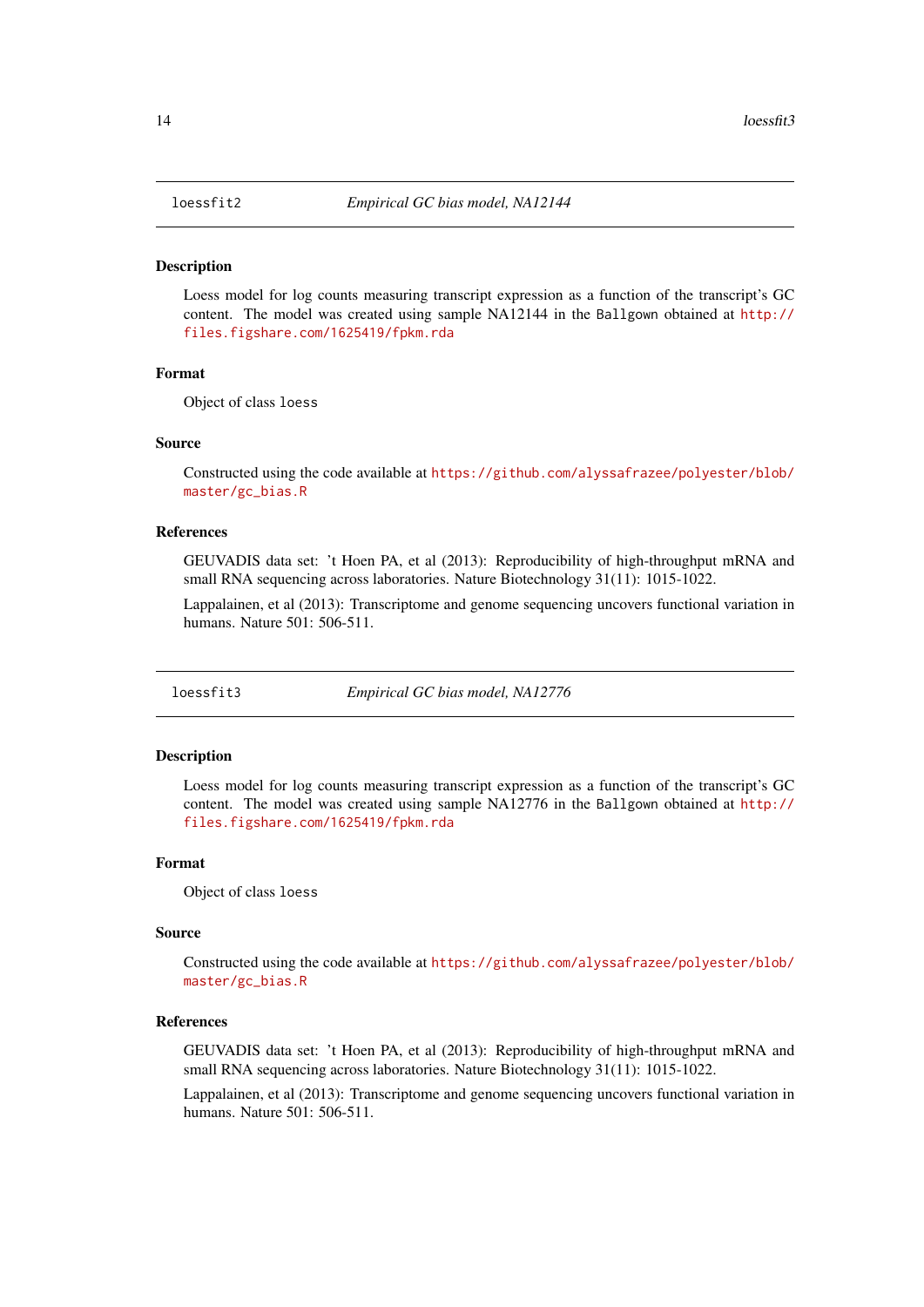<span id="page-14-0"></span>

Loess model for log counts measuring transcript expression as a function of the transcript's GC content. The model was created using sample NA18858 in the Ballgown obtained at [http://](http://files.figshare.com/1625419/fpkm.rda) [files.figshare.com/1625419/fpkm.rda](http://files.figshare.com/1625419/fpkm.rda)

#### Format

Object of class loess

#### Source

Constructed using the code available at [https://github.com/alyssafrazee/polyester/blob/](https://github.com/alyssafrazee/polyester/blob/master/gc_bias.R) [master/gc\\_bias.R](https://github.com/alyssafrazee/polyester/blob/master/gc_bias.R)

#### References

GEUVADIS data set: 't Hoen PA, et al (2013): Reproducibility of high-throughput mRNA and small RNA sequencing across laboratories. Nature Biotechnology 31(11): 1015-1022.

Lappalainen, et al (2013): Transcriptome and genome sequencing uncovers functional variation in humans. Nature 501: 506-511.

loessfit5 *Empirical GC bias model, NA20542*

#### Description

Loess model for log counts measuring transcript expression as a function of the transcript's GC content. The model was created using sample NA20542 in the Ballgown obtained at [http://](http://files.figshare.com/1625419/fpkm.rda) [files.figshare.com/1625419/fpkm.rda](http://files.figshare.com/1625419/fpkm.rda)

## Format

Object of class loess

#### Source

Constructed using the code available at [https://github.com/alyssafrazee/polyester/blob/](https://github.com/alyssafrazee/polyester/blob/master/gc_bias.R) [master/gc\\_bias.R](https://github.com/alyssafrazee/polyester/blob/master/gc_bias.R)

## References

GEUVADIS data set: 't Hoen PA, et al (2013): Reproducibility of high-throughput mRNA and small RNA sequencing across laboratories. Nature Biotechnology 31(11): 1015-1022.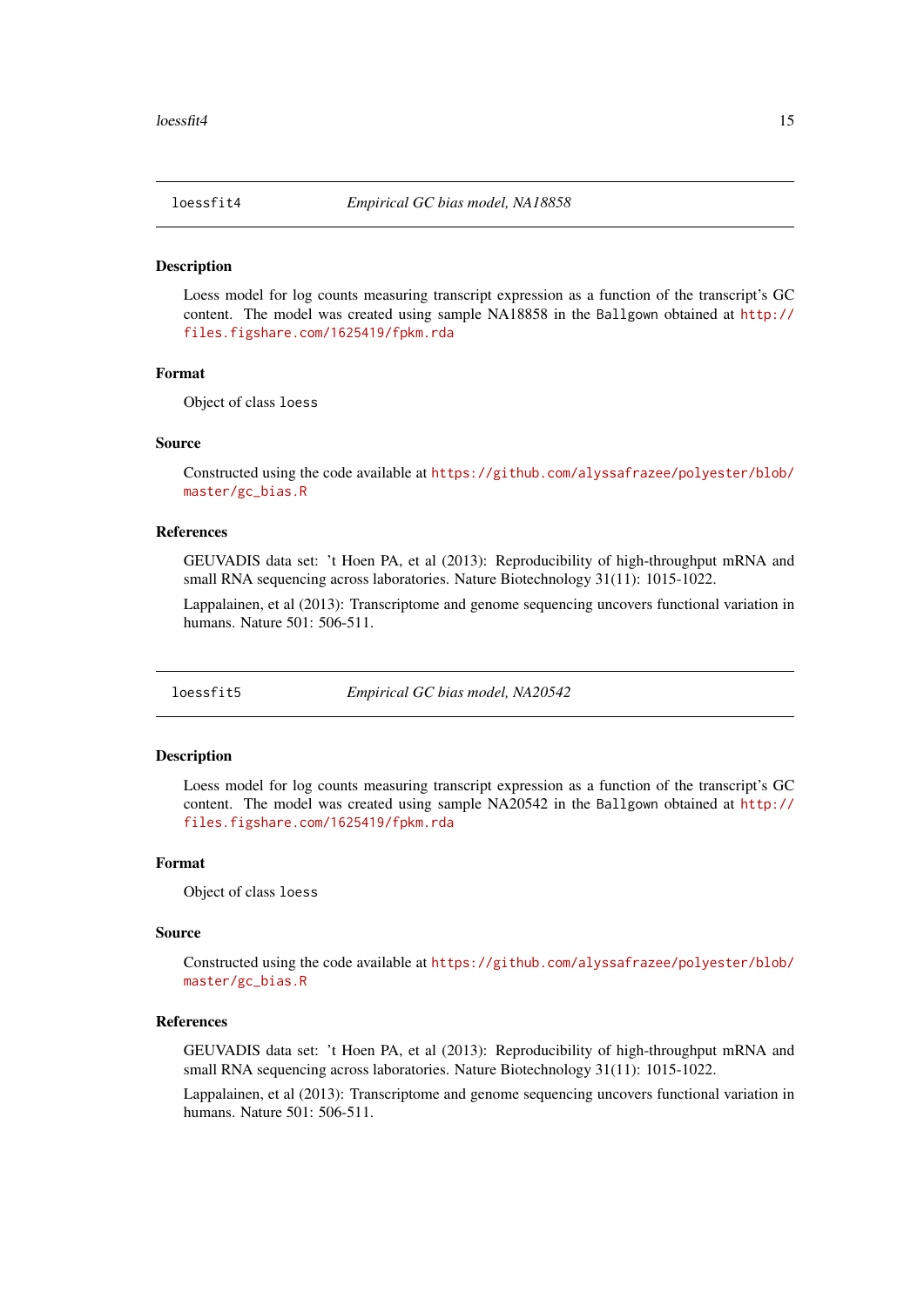<span id="page-15-0"></span>

Loess model for log counts measuring transcript expression as a function of the transcript's GC content. The model was created using sample NA20772 in the Ballgown obtained at [http://](http://files.figshare.com/1625419/fpkm.rda) [files.figshare.com/1625419/fpkm.rda](http://files.figshare.com/1625419/fpkm.rda)

#### Format

Object of class loess

#### Source

Constructed using the code available at [https://github.com/alyssafrazee/polyester/blob/](https://github.com/alyssafrazee/polyester/blob/master/gc_bias.R) [master/gc\\_bias.R](https://github.com/alyssafrazee/polyester/blob/master/gc_bias.R)

#### References

GEUVADIS data set: 't Hoen PA, et al (2013): Reproducibility of high-throughput mRNA and small RNA sequencing across laboratories. Nature Biotechnology 31(11): 1015-1022.

Lappalainen, et al (2013): Transcriptome and genome sequencing uncovers functional variation in humans. Nature 501: 506-511.

loessfit7 *Empirical GC bias model, NA20815*

#### Description

Loess model for log counts measuring transcript expression as a function of the transcript's GC content. The model was created using sample NA20815 in the Ballgown obtained at [http://](http://files.figshare.com/1625419/fpkm.rda) [files.figshare.com/1625419/fpkm.rda](http://files.figshare.com/1625419/fpkm.rda)

## Format

Object of class loess

#### Source

Constructed using the code available at [https://github.com/alyssafrazee/polyester/blob/](https://github.com/alyssafrazee/polyester/blob/master/gc_bias.R) [master/gc\\_bias.R](https://github.com/alyssafrazee/polyester/blob/master/gc_bias.R)

## References

GEUVADIS data set: 't Hoen PA, et al (2013): Reproducibility of high-throughput mRNA and small RNA sequencing across laboratories. Nature Biotechnology 31(11): 1015-1022.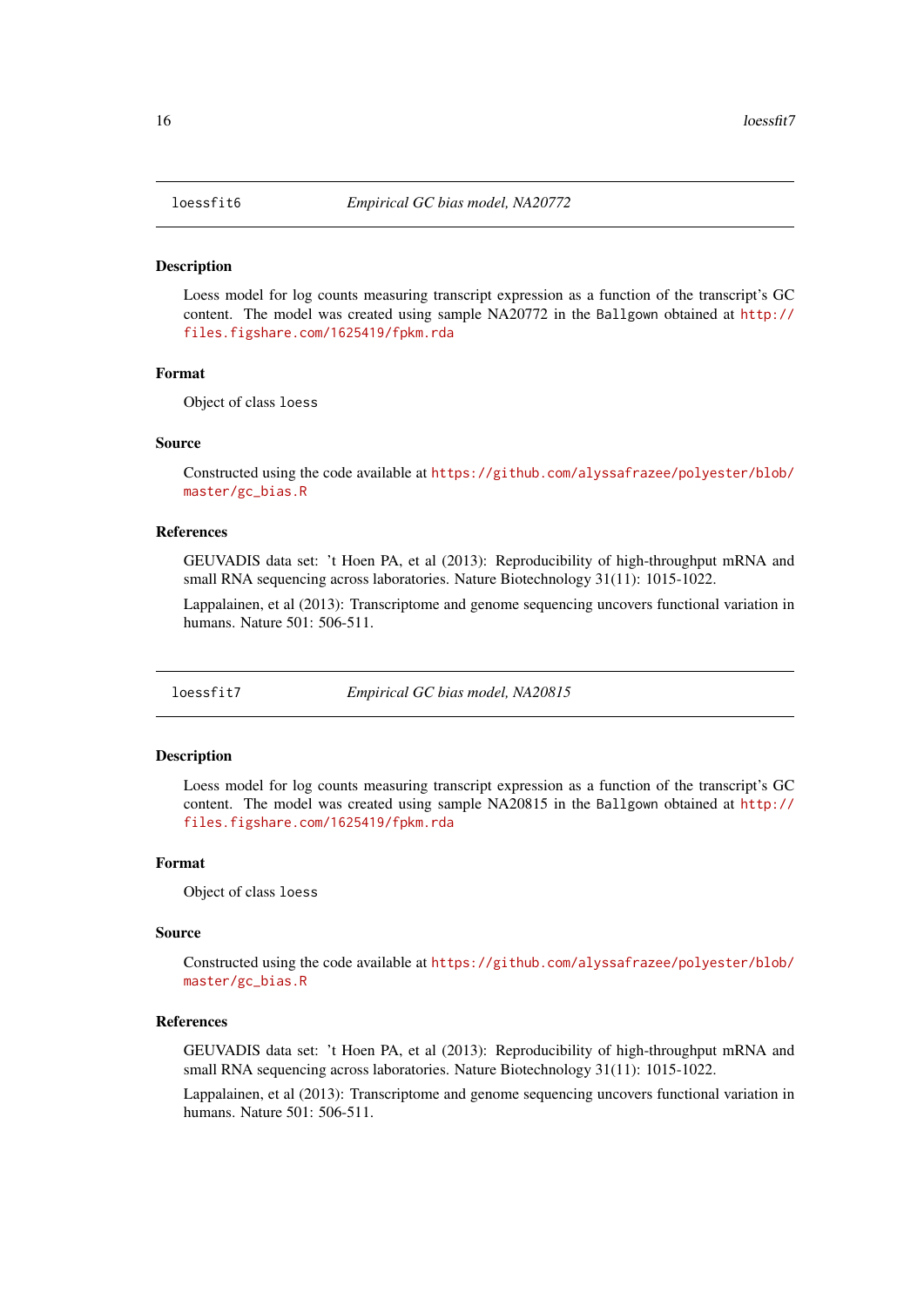<span id="page-16-0"></span>model1 *Empirical error model for Illumina Genome Analyzer IIx with Illumina Sequencing Kit v4 chemistry, read mate 1 of a pair*

#### **Description**

for each position in mate 1 of a paired-end read generated with the specified Illumina chemistry, this data frame contains the probability of not making a sequencing error, and of making each of the 4 possible types of sequencing errors. The reference base (truth) is in column 1, and the probabilities of sequencing that base given its read position (column 7) as each of the 5 possible bases (A, T, G, C, and N) is given in columns 2 through 6, respectively. So for example, at position 8 in mate 1 of a read where the true base is A, the probability of correctly calling that base an A is 0.9998, the probability of making an error by sequencing a T is 2.64e-05, the probability of making an error by sequencing a G is 1.58e-04, the probability of making an error by sequencing a C is 3.05e-05, and the probability of reading an 'N' at position 8 is 0. This can be seen by looking at model1[model1\$pos ==  $8$ ,  $\overline{a}$ ]. Note that position indexing is 1-based, though a 0 position is included as described in the GemSIM documentation.

## Format

data frame named model1, 7 columns, 505 rows

#### Source

processed from the Illumina v4 error model that ships with GemSIM (see references)

#### References

McElroy KE, Luciani F, Thomas T (2012). GemSIM: general, error-model based simulator of next-generation sequencing data. BMC Genomics 13(1), 74.

model2 *Empirical error model for Illumina Genome Analyzer IIx with Illumina Sequencing Kit v4 chemistry, read mate 2 of a pair*

## Description

for each position in mate 2 of a paired-end read generated with the specified Illumina chemistry, this data frame contains the probability of not making a sequencing error, and of making each of the 4 possible types of sequencing errors. The reference base (truth) is in column 1, and the probabilities of sequencing that base given its read position (column 7) as each of the 5 possible bases (A, T, G, C, and N) is given in columns 2 through 6, respectively. So for example, at position 8 in mate 1 of a read where the true base is A, the probability of correctly calling that base an A is 0.9995, the probability of making an error by sequencing a T is 0.00017, the probability of making an error by sequencing a G is 0.00023, the probability of making an error by sequencing a C is 6.02e-05, and the probability of reading an 'N' at position 8 is 1.15e-05. This can be seen by looking at model2 $[$ model2 $$pos == 8$ ,  $]$ . Note that position indexing is 1-based, though a 0 position is included as described in the GemSIM documentation.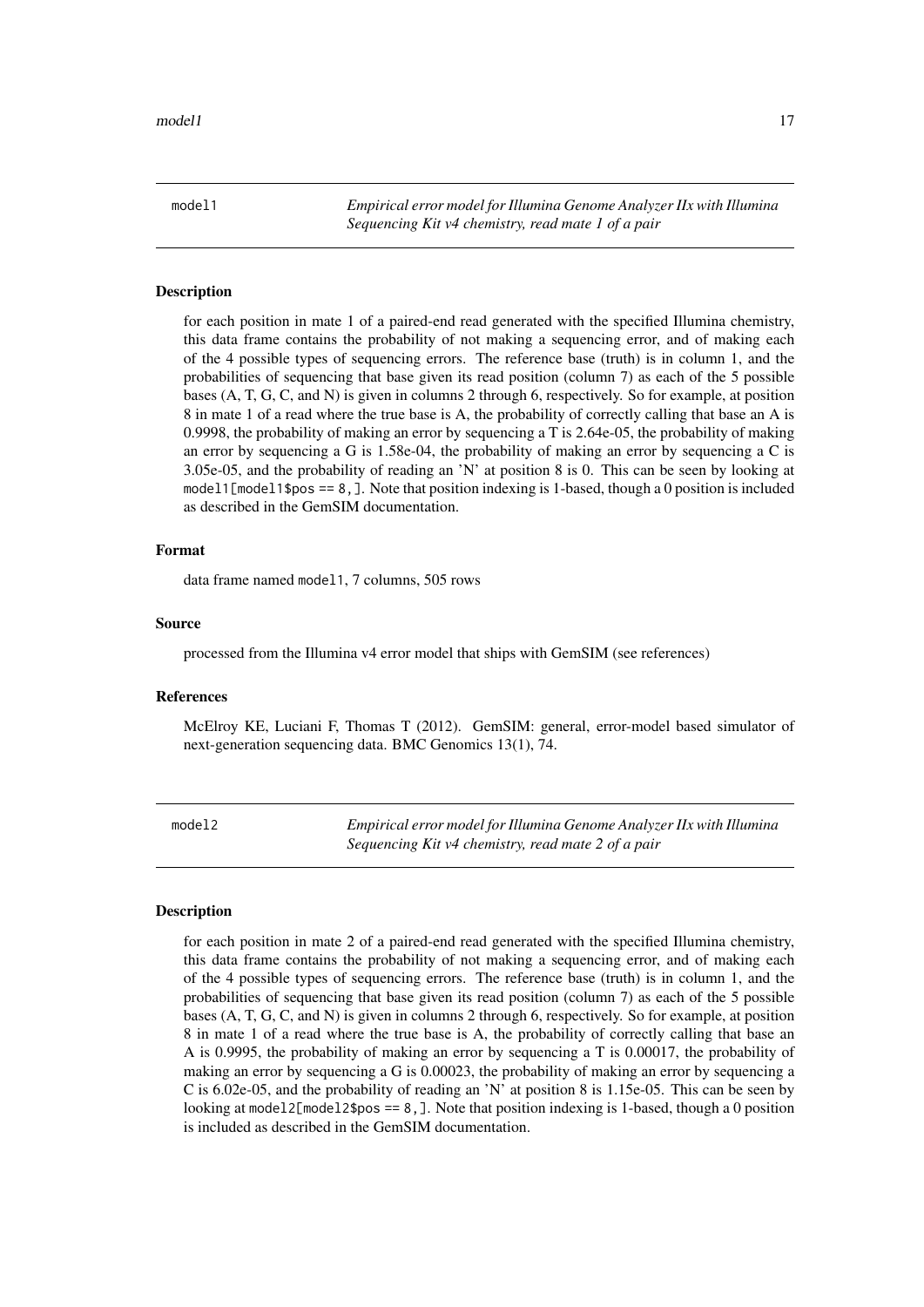## <span id="page-17-0"></span>Source

processed from the Illumina v4 error model that ships with GemSIM (see references)

## References

McElroy KE, Luciani F, Thomas T (2012). GemSIM: general, error-model based simulator of next-generation sequencing data. BMC Genomics 13(1), 74.

model3 *Empirical error model for Illumina Genome Analyzer IIx with Illumina Sequencing Kit v4 chemistry, single-end read*

## Description

for each position in a single-end read generated with the specified Illumina chemistry, this data frame contains the probability of not making a sequencing error, and of making each of the 4 possible types of sequencing errors. The reference base (truth) is in column 1, and the probabilities of sequencing that base given its read position (column 7) as each of the 5 possible bases (A, T, G, C, and N) is given in columns 2 through 6, respectively. So for example, at position 8 in mate 1 of a read where the true base is A, the probability of correctly calling that base an A is 0.9998, the probability of making an error by sequencing a T is 2.95e-05, the probability of making an error by sequencing a G is 1.27e-04, the probability of making an error by sequencing a C is 1.85e-05, and the probability of reading an 'N' at position 8 is 0. This can be seen by looking at model3 $[model3$pos == 8]$ . Note that position indexing is 1-based, though a 0 position is included as described in the GemSIM documentation.

#### Format

data frame named model3, 7 columns, 505 rows

## Source

processed from the Illumina v4 error model that ships with GemSIM (see references)

## References

McElroy KE, Luciani F, Thomas T (2012). GemSIM: general, error-model based simulator of next-generation sequencing data. BMC Genomics 13(1), 74.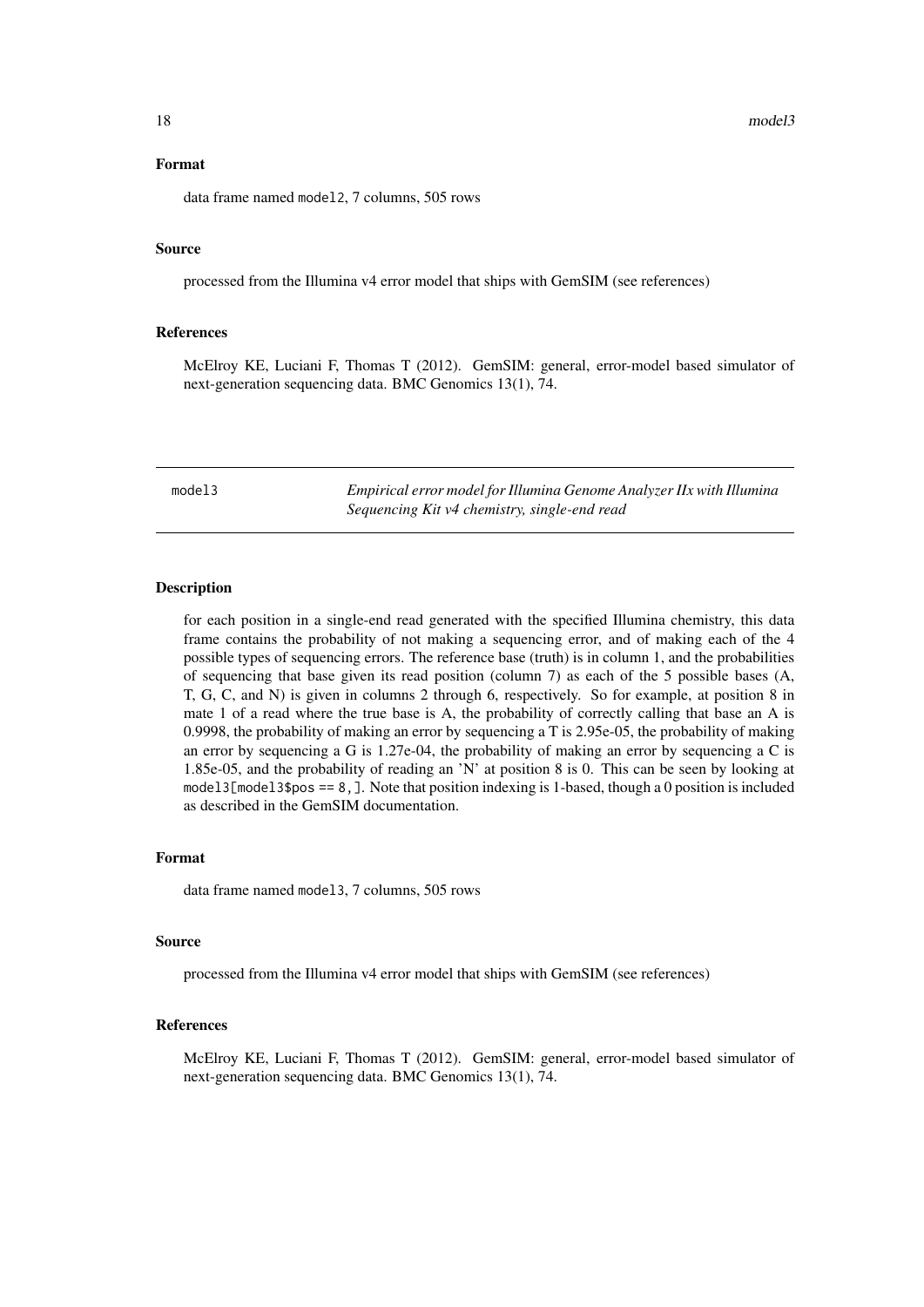<span id="page-18-0"></span>model4 *Empirical error model for Illumina Genome Analyzer IIx with TrueSeq SBS Kit v5-GA chemistry, read mate 1 of a pair*

#### **Description**

for each position in mate 1 of a paired-end read generated with the specified Illumina chemistry, this data frame contains the probability of not making a sequencing error, and of making each of the 4 possible types of sequencing errors. The reference base (truth) is in column 1, and the probabilities of sequencing that base given its read position (column 7) as each of the 5 possible bases (A, T, G, C, and N) is given in columns 2 through 6, respectively. So for example, at position 8 in mate 1 of a read where the true base is A, the probability of correctly calling that base an A is 0.9998, the probability of making an error by sequencing a T is 4.00e-05, the probability of making an error by sequencing a G is 1.58e-04, the probability of making an error by sequencing a C is 1.46e-05, and the probability of reading an 'N' at position 8 is 0. This can be seen by looking at model4[model4\$pos ==  $8$ , ]. Note that position indexing is 1-based, though a 0 position is included as described in the GemSIM documentation.

## Format

data frame named model4, 7 columns, 505 rows

#### Source

processed from the Illumina v5 error model that ships with GemSIM (see references)

#### References

McElroy KE, Luciani F, Thomas T (2012). GemSIM: general, error-model based simulator of next-generation sequencing data. BMC Genomics 13(1), 74.

model5 *Empirical error model for Illumina Genome Analyzer IIx with TrueSeq SBS Kit v5-GA chemistry, read mate 2 of a pair*

#### Description

for each position in mate 2 of a paired-end read generated with the specified Illumina chemistry, this data frame contains the probability of not making a sequencing error, and of making each of the 4 possible types of sequencing errors. The reference base (truth) is in column 1, and the probabilities of sequencing that base given its read position (column 7) as each of the 5 possible bases (A, T, G, C, and N) is given in columns 2 through 6, respectively. So for example, at position 8 in mate 1 of a read where the true base is A, the probability of correctly calling that base an A is 0.9992, the probability of making an error by sequencing a T is 0.0002, the probability of making an error by sequencing a G is 0.0002, the probability of making an error by sequencing a C is 0.0001, and the probability of reading an 'N' at position 8 is 0.0002. This can be seen by looking at model5 $[$ model5\$pos == 8, ]. Note that position indexing is 1-based, though a 0 position is included as described in the GemSIM documentation.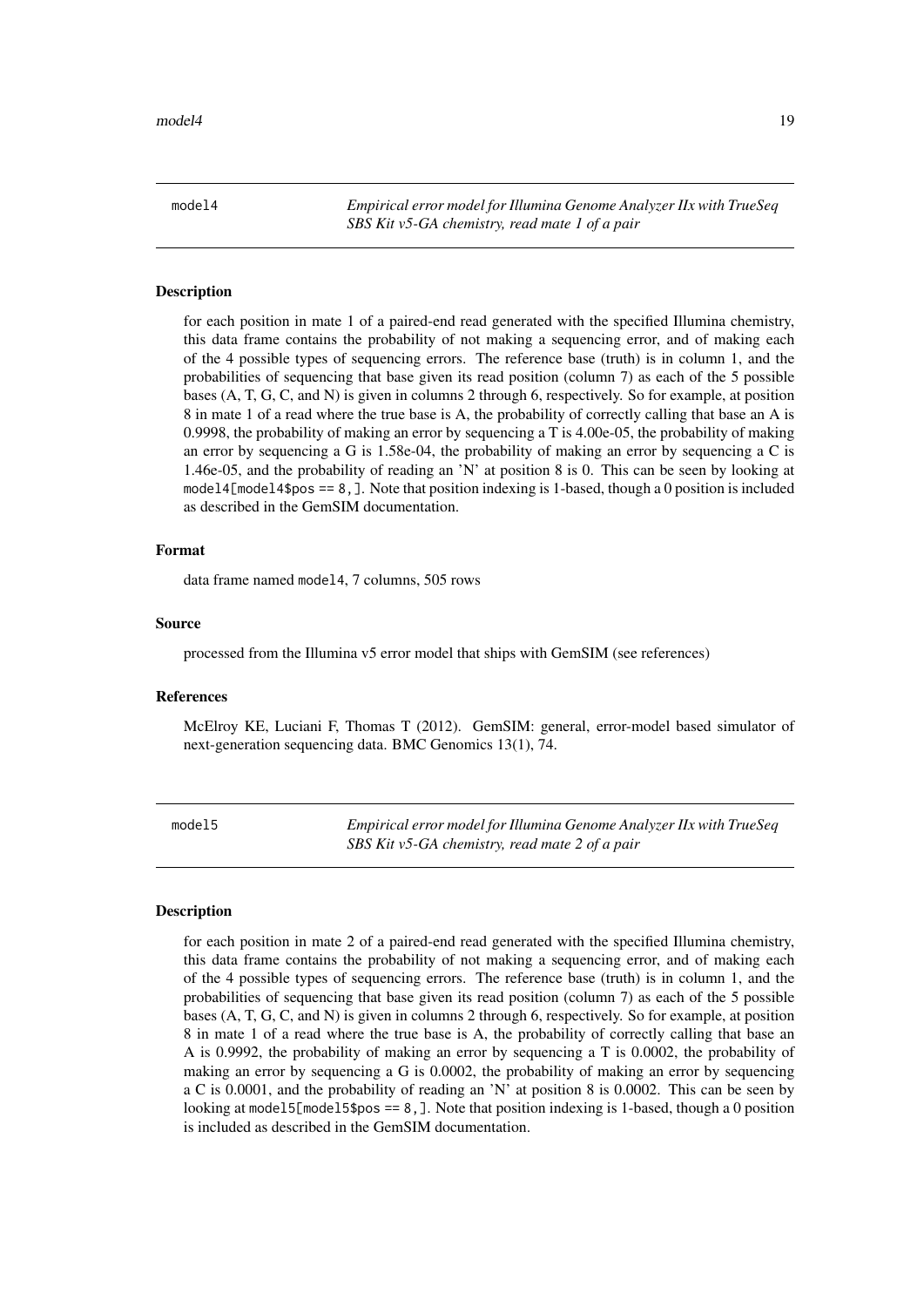#### <span id="page-19-0"></span>Format

data frame named model5, 7 columns, 505 rows

## Source

processed from the Illumina v5 error model that ships with GemSIM (see references)

## References

McElroy KE, Luciani F, Thomas T (2012). GemSIM: general, error-model based simulator of next-generation sequencing data. BMC Genomics 13(1), 74.

model6 *Empirical error model for Illumina Genome Analyzer IIx with TrueSeq SBS Kit v5-GA chemistry, single-end read*

## Description

for each position in a single-end read generated with the specified Illumina chemistry, this data frame contains the probability of not making a sequencing error, and of making each of the 4 possible types of sequencing errors. The reference base (truth) is in column 1, and the probabilities of sequencing that base given its read position (column 7) as each of the 5 possible bases (A, T, G, C, and N) is given in columns 2 through 6, respectively. So for example, at position 8 in mate 1 of a read where the true base is A, the probability of correctly calling that base an A is 0.9998, the probability of making an error by sequencing a T is 3.04e-05, the probability of making an error by sequencing a G is 1.36e-04, the probability of making an error by sequencing a C is 1.27e-05, and the probability of reading an 'N' at position 8 is 0. This can be seen by looking at model6[model6\$pos == 8, ]. Note that position indexing is 1-based, though a 0 position is included as described in the GemSIM documentation.

#### Format

data frame named model6, 7 columns, 505 rows

## Source

processed from the Illumina v5 error model that ships with GemSIM (see references)

## References

McElroy KE, Luciani F, Thomas T (2012). GemSIM: general, error-model based simulator of next-generation sequencing data. BMC Genomics 13(1), 74.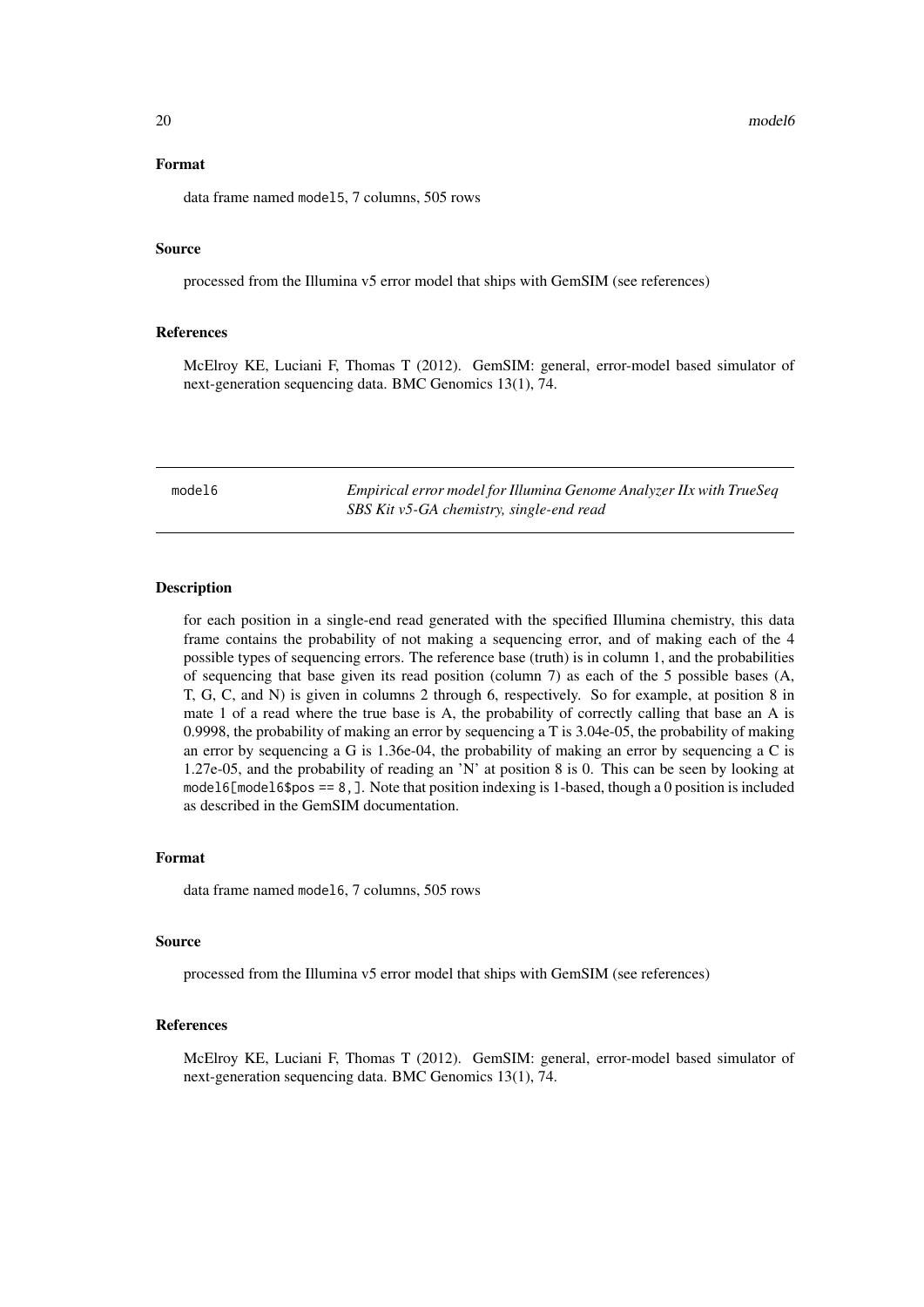<span id="page-20-0"></span>

for each position in a single-end read generated with the specified chemistry, this data frame contains the probability of not making a sequencing error, and of making each of the 4 possible types of sequencing errors. The reference base (truth) is in column 1, and the probabilities of sequencing that base given its read position (column 7) as each of the 5 possible bases (A, T, G, C, and N) is given in columns 2 through 6, respectively. So for example, at position 8 in mate 1 of a read where the true base is C, the probability of correctly calling that base a C is 0.9994, the probability of making an error by sequencing a T is 0.0002, the probability of making an error by sequencing a G is 0.0001, the probability of making an error by sequencing an A is 0.0002, and the probability of reading an 'N' at position 8 is 0. This can be seen by looking at model7 $[$ model7\$pos == 8, ]. Note that position indexing is 1-based, though a 0 position is included as described in the GemSIM documentation.

## Format

data frame named model7, 7 columns, 505 rows

## Source

processed from the Roche 454 error model that ships with GemSIM (see references)

## References

McElroy KE, Luciani F, Thomas T (2012). GemSIM: general, error-model based simulator of next-generation sequencing data. BMC Genomics 13(1), 74.

NB *Draw nonzero negative binomial random numbers*

#### Description

Draw nonzero negative binomial random numbers

## Usage

NB(basemeans, size, seed = NULL)

#### Arguments

| basemeans | vector of means, one per draw                                                           |
|-----------|-----------------------------------------------------------------------------------------|
| size      | vector of size parameters (controlling the mean/variance relationship); one per<br>draw |
| seed      | optional seed to set before drawing                                                     |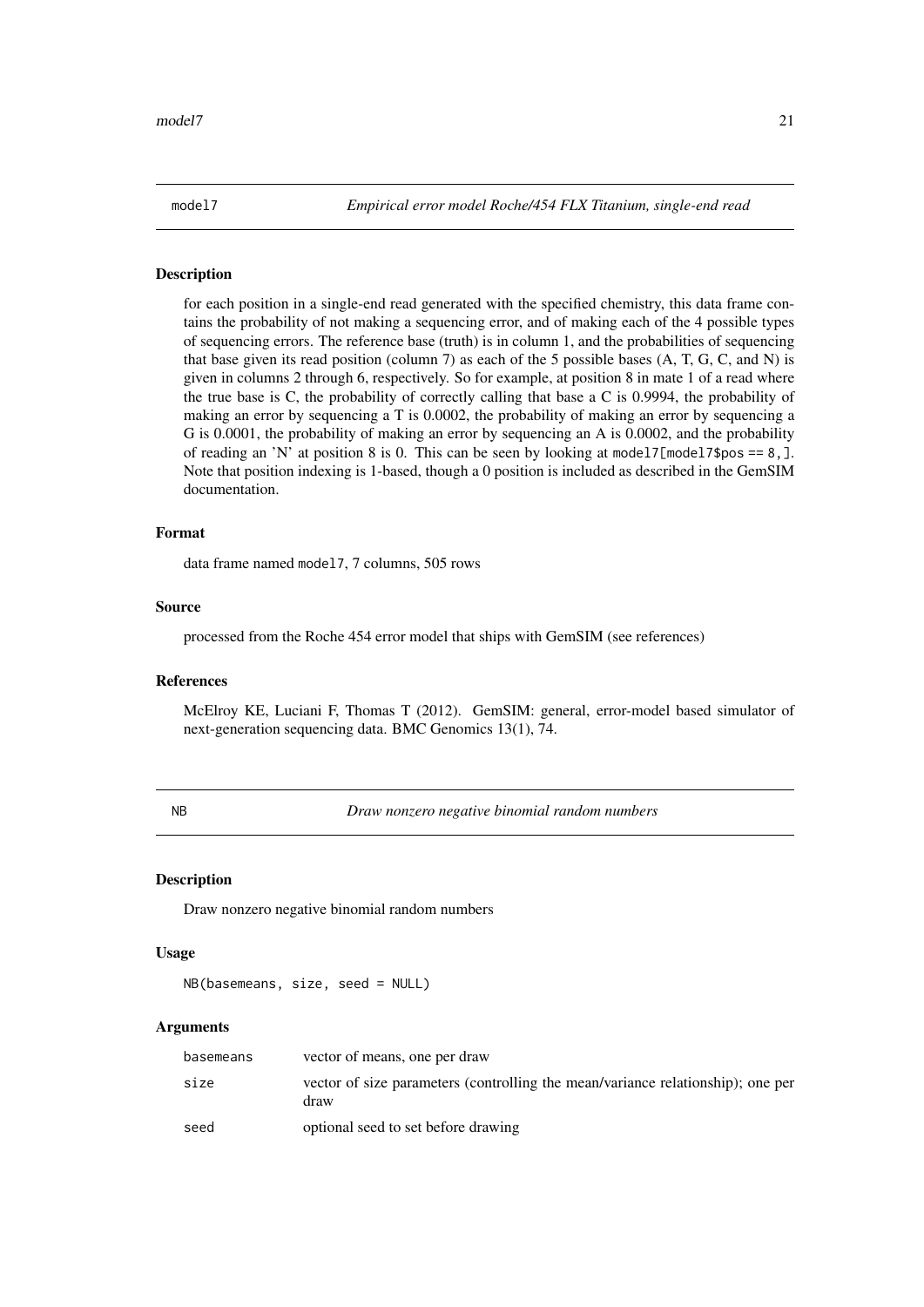#### Value

vector of negative binomial draws from specified distributions, where any zero draw is replaced with a 1. Length of return vector is equal to length(basemeans).

#### Examples

```
randomNBs = NB(c(100, 4, 29), size=c(50, 2, 4), seed=21)randomNBs # 115, 5, 15
```
polyester *Polyester: simulating RNA-seq reads including differential expression*

#### Description

Polyester is an R package designed to simulate an RNA sequencing experiment. Given a set of annotated transcripts, polyester will simulate the steps of an RNA-seq experiment (fragmentation, reverse-complementing, and sequencing) and produce files containing simulated RNA-seq reads. Simulated reads can be analyzed using any of several downstream analysis tools.

## Details

A single function call produces RNA-seq reads in FASTA format from a case/control experiment including biological replicates. Differential expression between cases and controls can be set by the user, facilitating comparisons of statistical differential expression methods for RNA-seq data. See detailed documentation for [simulate\\_experiment](#page-24-1) and [simulate\\_experiment\\_countmat](#page-27-1).

See the vignette by typing browseVignettes("polyester") in the R prompt.

## Author(s)

Alyssa Frazee, Andrew Jaffe, Rory Kirchner, Jeff Leek

#### References

Alyssa C Frazee, Geo Pertea, Andrew E Jaffe, Ben Langmead, Steven L Salzberg, Jeffrey T Leek (2014). Flexible isoform-level differential expression analysis with Ballgown. BioRxiv preprint: <http://biorxiv.org/content/early/2014/03/30/003665>.

reverse\_complement *reverse-complement some fragments*

## Description

randomly reverse-complement half of the sequences in a DNAStringSet

## Usage

```
reverse_complement(tObj, seed = NULL)
```
<span id="page-21-0"></span>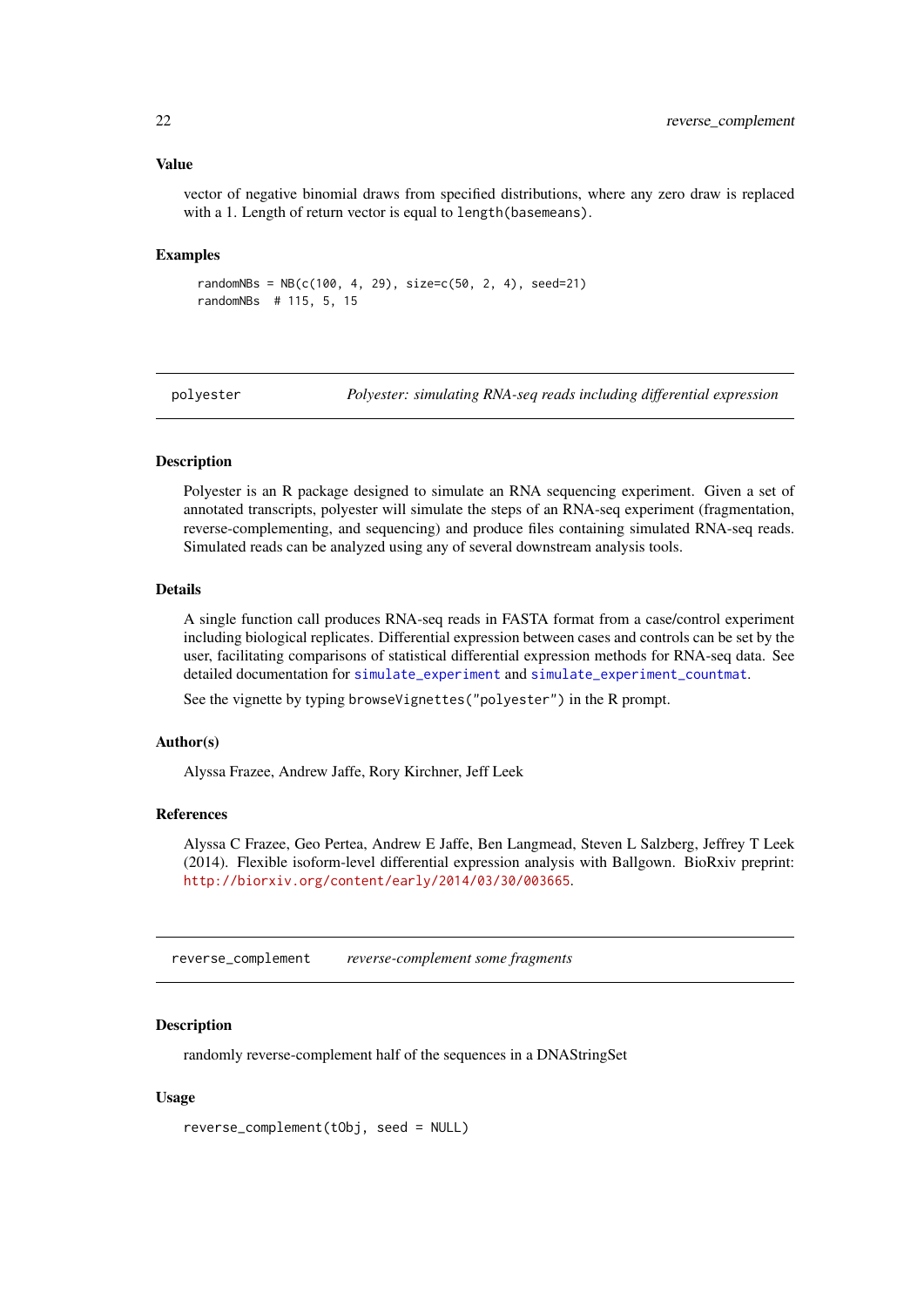<span id="page-22-0"></span> $r_{\text{max}}$  23

#### Arguments

| tObi | DNAString Set representing sequences.                                                        |
|------|----------------------------------------------------------------------------------------------|
| seed | optional seed to set before randomly selecting the sequences to be reverse-<br>complemented. |

## Value

DNAStringSet that is the same as tObj, but with about half the sequences reverse-complemented.

#### Examples

```
library(Biostrings)
data(srPhiX174)
srPhiX174_halfrc = reverse_complement(srPhiX174, seed=174)
```

| rnaf | Model of positional bias that can arise when RNA-seq is performed |
|------|-------------------------------------------------------------------|
|      | using protocols relying on RNA fragmentation.                     |

## Description

This positional bias model was estimated in Li and Jiang (2012). With RNA fragmentation, reads are more likely to have come from the middle of the transcript than either end. The probabilities included in this dataset were estimated from Supplementary Figure S3 in Li and Jiang's manuscript. Data points from the figure were inferred and exported as CSV files using WebPlotDigitizer. The CSV files and the code used to process them and create the datasets are available in the Polyester GitHub repository (<https://github.com/alyssafrazee/polyester>).

#### Format

data frame with 100 rows and 2 columns. Column 1 is position along a transcript (in percent), while Column 2 is the probability of getting a fragment at that position. Column 2 sums to 1.

#### References

Li W and Jiang T (2012): Transcriptome assembly and isoform expression level estimation from biased RNA-Seq reads. Bioinformatics 28(22): 2914-2921.

Rohatgi A (2014): WebPlotDigitizer: Version 3.4 of WebPlotDigitizer. ZENODO. 10.5281/zenodo.11835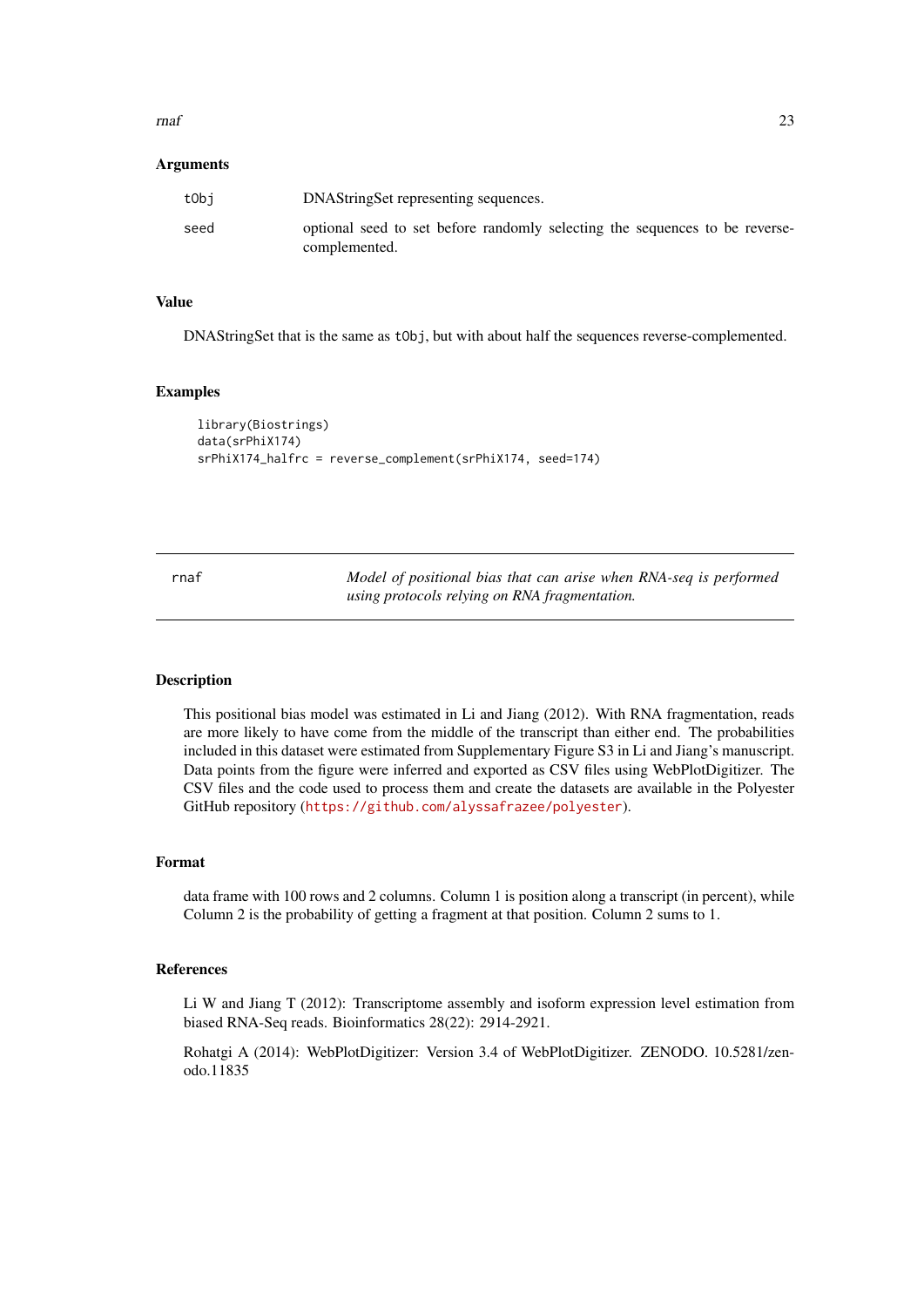<span id="page-23-1"></span><span id="page-23-0"></span>Given a GTF file (for transcript structure) and DNA sequences, return a DNAStringSet of transcript sequences

## Usage

```
seq_gtf(gtf, seqs, feature = "transcript", exononly = TRUE,
  idfield = "transcript_id", attrsep = "; ")
```
#### Arguments

| gtf      | one of path to GTF file, or data frame representing a canonical GTF file.                                                                                                                                                                                                                                          |
|----------|--------------------------------------------------------------------------------------------------------------------------------------------------------------------------------------------------------------------------------------------------------------------------------------------------------------------|
| segs     | one of path to folder containing one FASTA file (. fa extension) for each chro-<br>mosome in gtf, or named DNAStringSet containing one DNAString per chro-<br>mosome in gtf, representing its sequence. In the latter case, names (seqs)<br>should contain the same entries as the seqnames (first) column of gtf. |
| feature  | one of 'transcript' or 'exon' (default transcript), depending on desired re-<br>turn.                                                                                                                                                                                                                              |
| exononly | if TRUE (as it is by default), only create transcript sequences from the features<br>labeled exon in gtf.                                                                                                                                                                                                          |
| idfield  | in the attributes column of gtf, what is the name of the field identifying<br>transcripts? Should be character. Default "transcript_id".                                                                                                                                                                           |
| attrsep  | in the attributes column of gtf, how are attributes separated? Default "; ".                                                                                                                                                                                                                                       |
|          |                                                                                                                                                                                                                                                                                                                    |

## Value

If feature is 'transcript', DNAStringSet containing transcript sequences, with names corresponding to idfield in gtf. If feature is 'exon', DNAStringSet containing exon sequences from gtf, named by exon location (chr, start, end, strand).

#### References

<http://www.ensembl.org/info/website/upload/gff.html>

## Examples

```
## Not run:
library(Biostrings)
system('wget https://www.dropbox.com/s/04i6msi9vu2snif/chr22seq.rda')
 load('chr22seq.rda')
data(gtf_dataframe)
chr22_processed = seq_gtf(gtf_dataframe, chr22seq)
```
## End(Not run)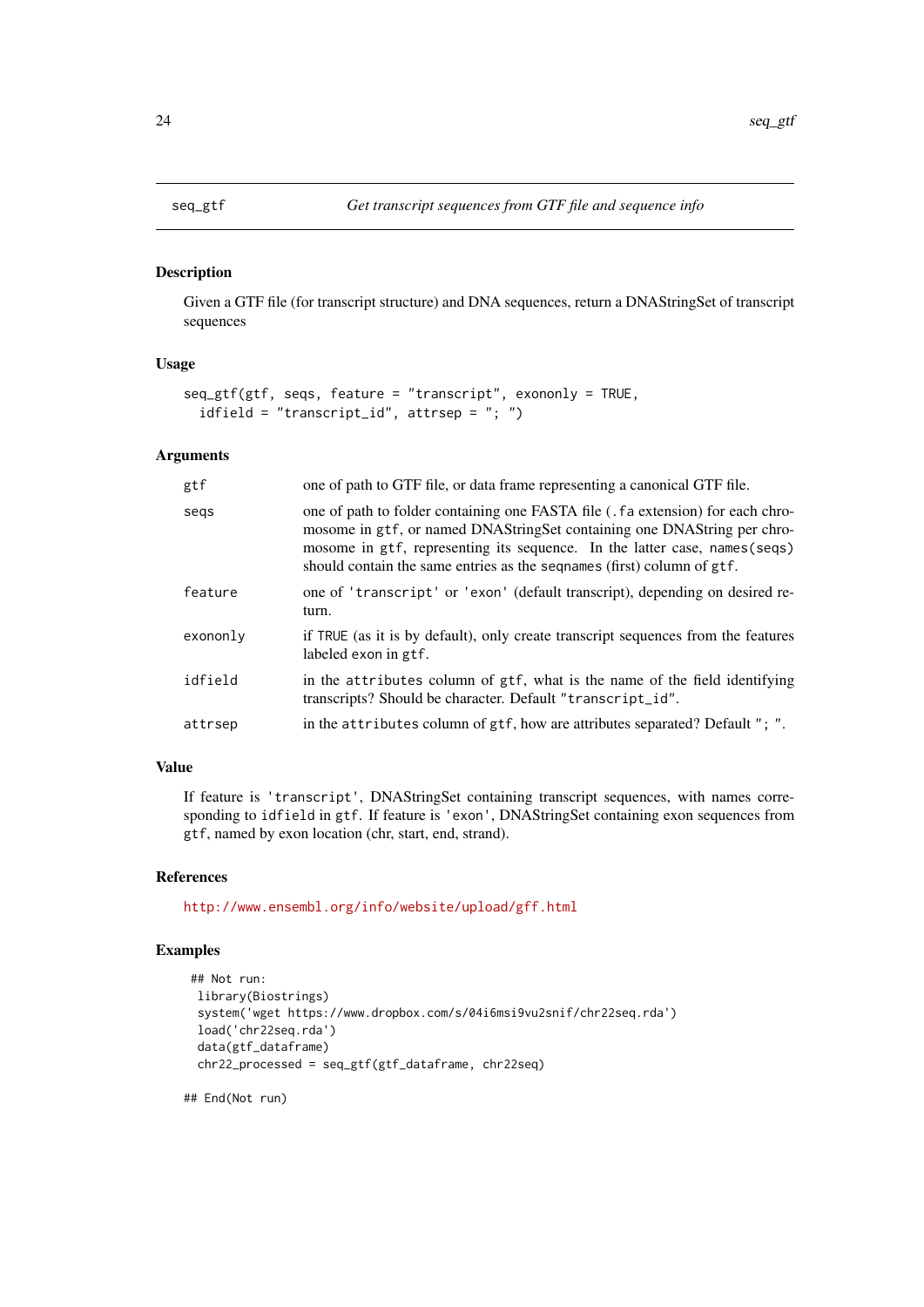<span id="page-24-1"></span><span id="page-24-0"></span>simulate\_experiment *simulate RNA-seq experiment using negative binomial model*

## Description

create FASTA files containing RNA-seq reads simulated from provided transcripts, with optional differential expression between two groups

## Usage

```
simulate_experiment(fasta = NULL, gtf = NULL, seqpath = NULL,
 outdir = ".", num_reps = c(10, 10), reads_per_transcript = 300,
 size = NULL, fold_changes, paired = TRUE, reportCoverage = FALSE, ...)
```
## Arguments

| fasta                | path to FASTA file containing transcripts from which to simulate reads. See<br>details.                                                                                                                                                                                                                                                                                                                                                                                                                                                                                          |
|----------------------|----------------------------------------------------------------------------------------------------------------------------------------------------------------------------------------------------------------------------------------------------------------------------------------------------------------------------------------------------------------------------------------------------------------------------------------------------------------------------------------------------------------------------------------------------------------------------------|
| gtf                  | path to GTF file containing transcript structures from which reads should be<br>simulated. See details.                                                                                                                                                                                                                                                                                                                                                                                                                                                                          |
| seqpath              | path to folder containing one FASTA file (. fa extension) for each chromosome<br>in gtf. See details.                                                                                                                                                                                                                                                                                                                                                                                                                                                                            |
| outdir               | character, path to folder where simulated reads should be written, with *no*<br>slash at the end. By default, reads are written to current working directory.                                                                                                                                                                                                                                                                                                                                                                                                                    |
| num_reps             | How many biological replicates should be in each group? The length num_reps<br>determines how many groups are in the experiment. For example, num_reps =<br>$c(5, 6, 5)$ specifies a 3-group experiment with 5 samples in group 1, 6 samples<br>in group 2, and 5 samples in group 3. Defaults to a 2-group experiment with 10<br>reps per group $(i.e., c(10, 10))$ .                                                                                                                                                                                                           |
| reads_per_transcript |                                                                                                                                                                                                                                                                                                                                                                                                                                                                                                                                                                                  |
|                      | baseline mean number of reads to simulate from each transcript. Can be an in-<br>teger, in which case this many reads are simulated from each transcript, or an<br>integer vector whose length matches the number of transcripts in fasta. Default<br>300. You can also leave reads_per_transcript empty and set meanmodel=TRUE<br>to draw baseline mean numbers from a model based on transcript length.                                                                                                                                                                        |
| size                 | the negative binomial size parameter (see NegBinomial) for the number of<br>reads drawn per transcript. It can be a matrix (where the user can specify the<br>size parameter per transcript, per group), a vector (where the user can spec-<br>ify the size per transcript, perhaps relating to reads_per_transcript), or a single<br>number, specifying the size for all transcripts and groups. If left NULL, defaults<br>to reads_per_transcript * fold_changes / 3. Negative binomial variance is<br>mean + mean $\frac{2}{3}$ / size.                                       |
| fold_changes         | Matrix specifying multiplicative fold changes between groups. There is no de-<br>fault, so you must provide this argument. In real data sets, lowly-expressed<br>transcripts often show high fold changes between groups, so this can be kept<br>in mind when setting fold_changes and reads_per_transcript. This argu-<br>ment must have the same number of columns as there are groups as specified<br>by num_reps, and must have the same number of rows as there are transcripts<br>in fasta. A fold change of $X$ in matrix entry $i, j$ means that for replicate $j$ , the |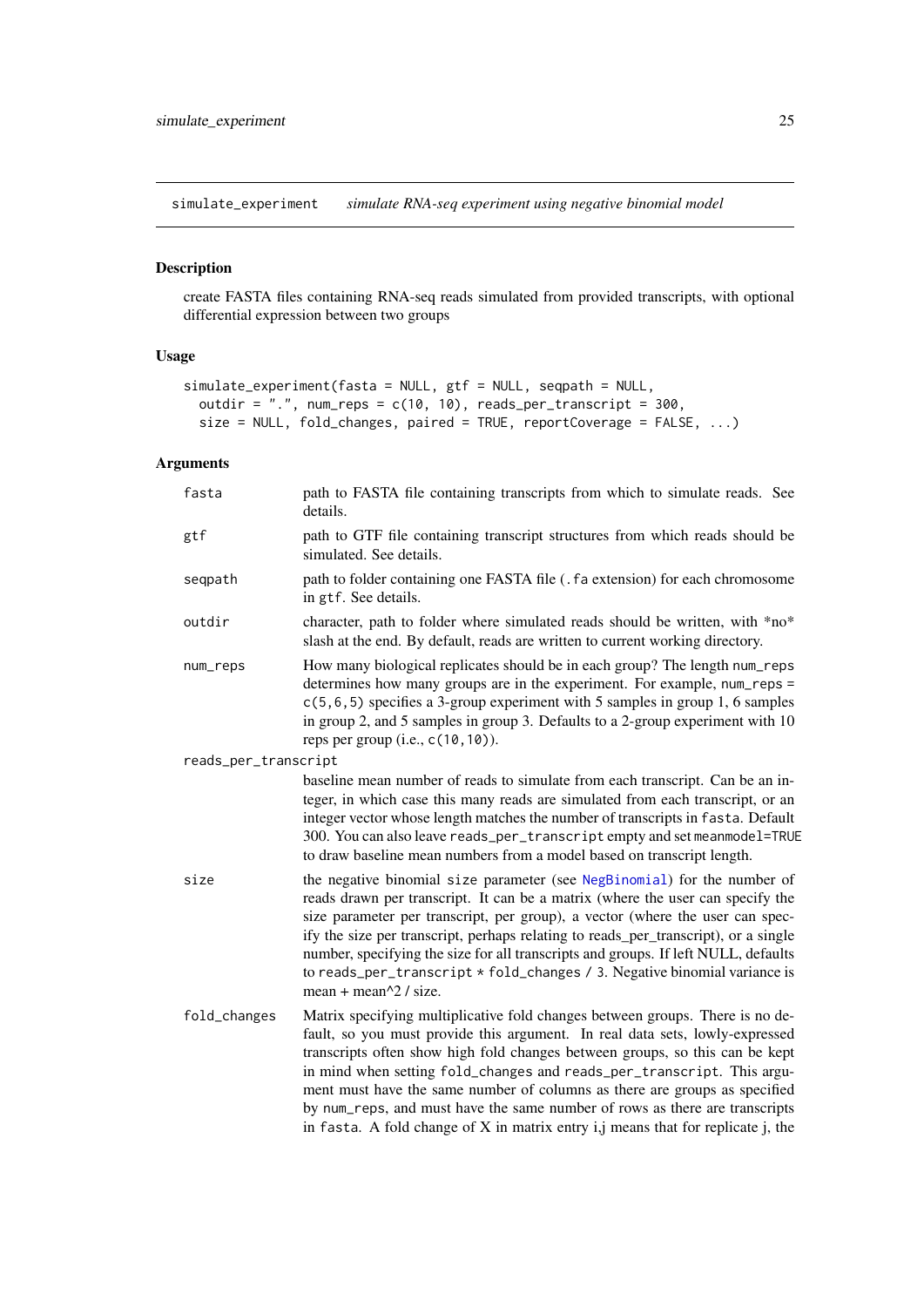<span id="page-25-0"></span>

|                | baseline mean number of reads (reads_per_transcript[i]) will be multiplied by<br>X. Note that the multiplication happens before the negative binomial value (for<br>the number of reads that *actually will* be drawn from transcript i, for replicate<br>j) is drawn. This argument is ignored if length (num_reps) is 1 (meaning you<br>only have 1 group in your simulation). |
|----------------|----------------------------------------------------------------------------------------------------------------------------------------------------------------------------------------------------------------------------------------------------------------------------------------------------------------------------------------------------------------------------------|
| paired         | If TRUE, paired-end reads are simulated; else single-end reads are simulated.<br>Default TRUE                                                                                                                                                                                                                                                                                    |
| reportCoverage | whether to write out coverage information to sample_coverages. rda file in the<br>outdir, defaults to FALSE                                                                                                                                                                                                                                                                      |
|                | any of several other arguments that can be used to add nuance to the simulation.<br>See details.                                                                                                                                                                                                                                                                                 |

## Details

Reads can either be simulated from a FASTA file of transcripts (provided with the fasta argument) or from a GTF file plus DNA sequences (provided with the gtf and seqpath arguments). Simulating from a GTF file and DNA sequences may be a bit slower: it took about 6 minutes to parse the GTF/sequence files for chromosomes 1-22, X, and Y in hg19.

Several optional parameters can be passed to this function to adjust the simulation. The options are:

- readlen: read length. Default 100.
- lib\_sizes: Library size factors for the biological replicates. lib\_sizes should have length equal to the total number of replicates in the experiment, i.e., sum(num\_reps). For each replicate, once the number of reads to simulate from each transcript for that replicate is known, all read numbers across all transcripts from that replicate are multiplied by the corresponding entry in lib\_sizes.
- distr One of 'normal', 'empirical', or 'custom', which specifies the distribution from which to draw RNA fragment lengths. If 'normal', draw fragment lengths from a normal distribution. You can provide the mean of that normal distribution with fraglen (defaults to 250) and the standard deviation of that normal distribution with fragsd (defaults to 25). You can provide a single number for each, or a vector with length equal to the total number of samples. If 'empirical', draw fragment lengths from a fragment length distribution estimated from a real data set. If 'custom', draw fragment lengths from a custom distribution, which you can provide as the custdens argument. custdens should be a density fitted using [logspline](#page-0-0).
- error\_model: The error model can be one of:
	- 'uniform': errors are distributed uniformly across reads. You can also provide an 'error\_rate' parameter, giving the overall probability of making a sequencing error at any given nucleotide. This error rate defaults to 0.005.
	- 'illumina4' or 'illumina5': Empirical error models. See ?add\_platform\_error for more information.
	- 'custom': A custom error model you've estimated from an RNA-seq data set using GemErr. See ?add\_platform\_error for more info. You will need to provide both model\_path and model\_prefix if using a custom error model. model\_path is the output folder you provided to build\_error\_model.py. This path should contain either two files suffixed mate1 and mate2, or a file suffixed single. mode1\_prefix is the 'prefix' argument you provided to build\_error\_model.py and is whatever comes before the \_mate1/\_mate2 or \_single files in model\_path.
- bias One of 'none', 'rnaf', or 'cdnaf'. 'none' represents uniform fragment selection (every possible fragment in a transcript has equal probability of being in the experiment); 'rnaf'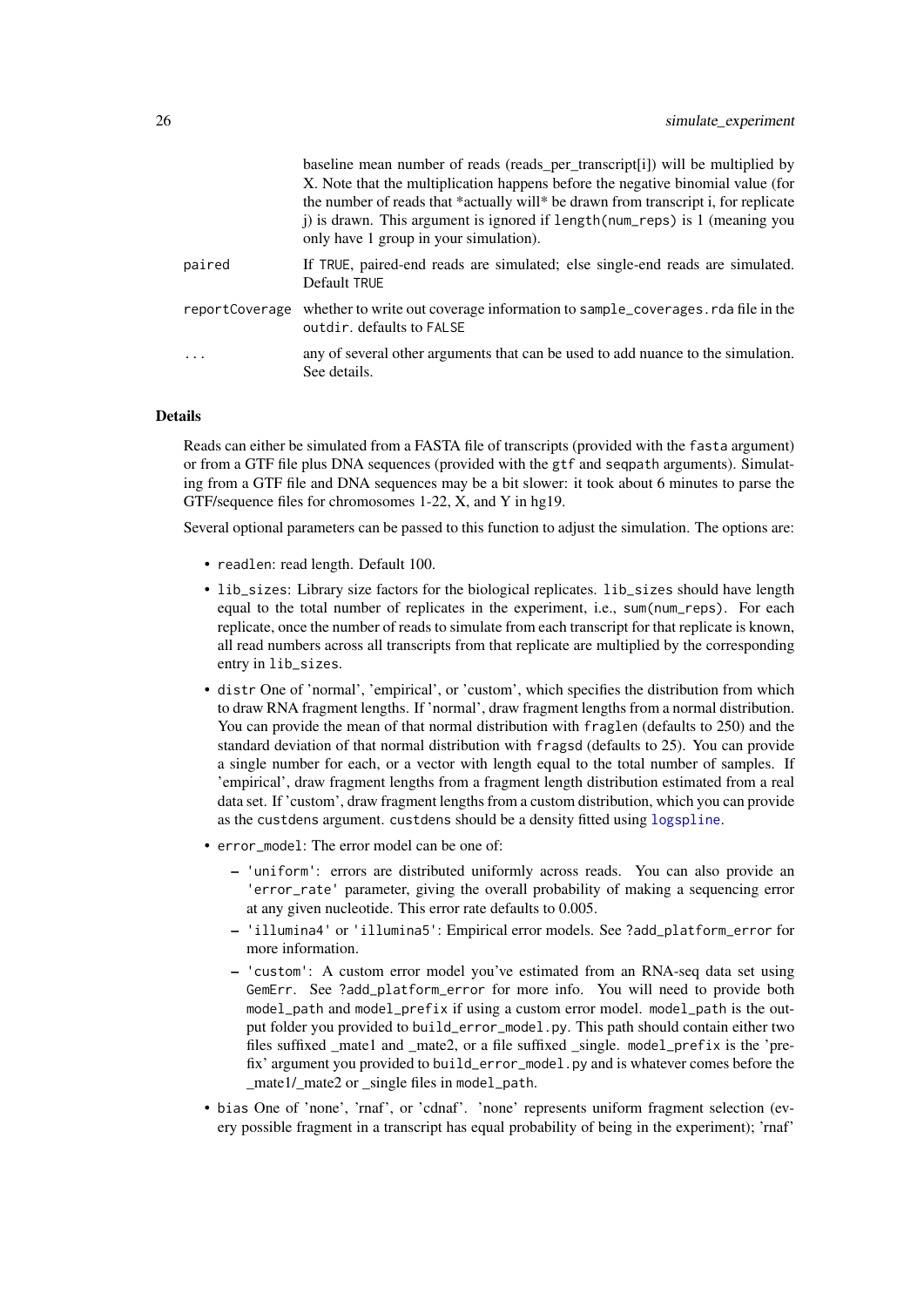<span id="page-26-0"></span>represents positional bias that arises in protocols using RNA fragmentation, and 'cdnaf' represents positional bias arising in protocols that use cDNA fragmentation (Li and Jiang 2012). Using the 'rnaf' model, coverage is higher in the middle of the transcript and lower at both ends, and in the 'cdnaf' model, coverage increases toward the 3' end of the transcript. The probability models used come from Supplementary Figure S3 of Li and Jiang (2012). Defaults to 'none' if you don't provide this.

- gcbias list indicating which samples to add GC bias to, and from which models. Should be the same length as sum(num\_reps); entries can be either numeric or of class loess. A numeric entry of 0 indicates no GC bias. Numeric entries 1 through 7 correspond to the 7 empirical GC models that ship with Polyester, estimated from GEUVADIS HapMap samples NA06985, NA12144, NA12776, NA18858, NA20542, NA20772, and NA20815, respectively. The code used to derive the empirical GC models is available at [https://github.](https://github.com/alyssafrazee/polyester/blob/master/make_gc_bias.R) [com/alyssafrazee/polyester/blob/master/make\\_gc\\_bias.R](https://github.com/alyssafrazee/polyester/blob/master/make_gc_bias.R). A loess entry should be a loess prediction model that takes a GC content percent value (between 0 and 1) a transcript's deviation from overall mean read count based on that GC value. Counts for each replicate will be adjusted based on the GC bias model specified for it. Numeric and loess entries can be mixed. By default, no bias is included.
- frag\_GC\_bias Either a matrix of dimensions 101 x sum(num\_reps) or 'none'. The default is 'none'. If specified, the matrix contains the probabilities (a number in the range  $[0,1]$ ) that a fragment will appear in the output given its GC content. The first row corresponds to a fragment with GC content of 0 percent, the second row 1 percent, the third row 2 percent, etc., and the last row 100 percent. The columns correspond to different probabilites for each sample. Internally, a coin flip (a Bernoulli trial) determines if each fragment is kept, depending on its GC content. Note that the final library size will depend on the elements of the matrix, and it might make sense to scale up the lib\_size of the samples with low probabilites in the matrix in the range of the transcriptome GC content distribution. Note that the count\_matrix written to outdir contains the counts before applying fragment GC bias.
- strand\_specific defaults to FALSE, which means fragments are generated with equal probability from both strands of the transcript sequence. set to TRUE for strand-specific simulation (1st read forward strand, 2nd read reverse strand with respect to transcript sequence).
- meanmodel: set to TRUE if you'd like to set reads\_per\_transcripts as a function of transcript length. We fit a linear model regressing transcript abundance on transcript length, and setting meanmodel=TRUE means we will use transcript lengths to draw transcript abundance based on that linear model. You can see our modeling code at [http://htmlpreview.github.](http://htmlpreview.github.io/?https://github.com/alyssafrazee/polyester_code/blob/master/length_simulation.html) [io/?https://github.com/alyssafrazee/polyester\\_code/blob/master/length\\_simul](http://htmlpreview.github.io/?https://github.com/alyssafrazee/polyester_code/blob/master/length_simulation.html)ation. [html](http://htmlpreview.github.io/?https://github.com/alyssafrazee/polyester_code/blob/master/length_simulation.html)
- write\_info: set to FALSE if you do not want files of simulation information written to disk. By default, transcript fold changes and expression status, replicate library sizes and group identifiers, and an R data object of the counts matrix (before application of fragment GC bias) are written to outdir.
- seed: specify a seed (e.g. seed=142 or some other integer) to set before randomly drawing read numbers, for reproducibility.
- transcriptid: optional vector of transcript IDs to be written into sim\_info.txt and used as transcript identifiers in the output fasta files. Defaults to names(readDNAStringSet(fasta)). This option is useful if default names are very long or contain special characters.
- gzip: pass gzip=TRUE to write gzipped fasta files as output (by default, fasta output files are not compressed when written to disk).
- exononly: (passed to [seq\\_gtf](#page-23-1)) if TRUE (as it is by default), only create transcript sequences from the features labeled exon in gtf.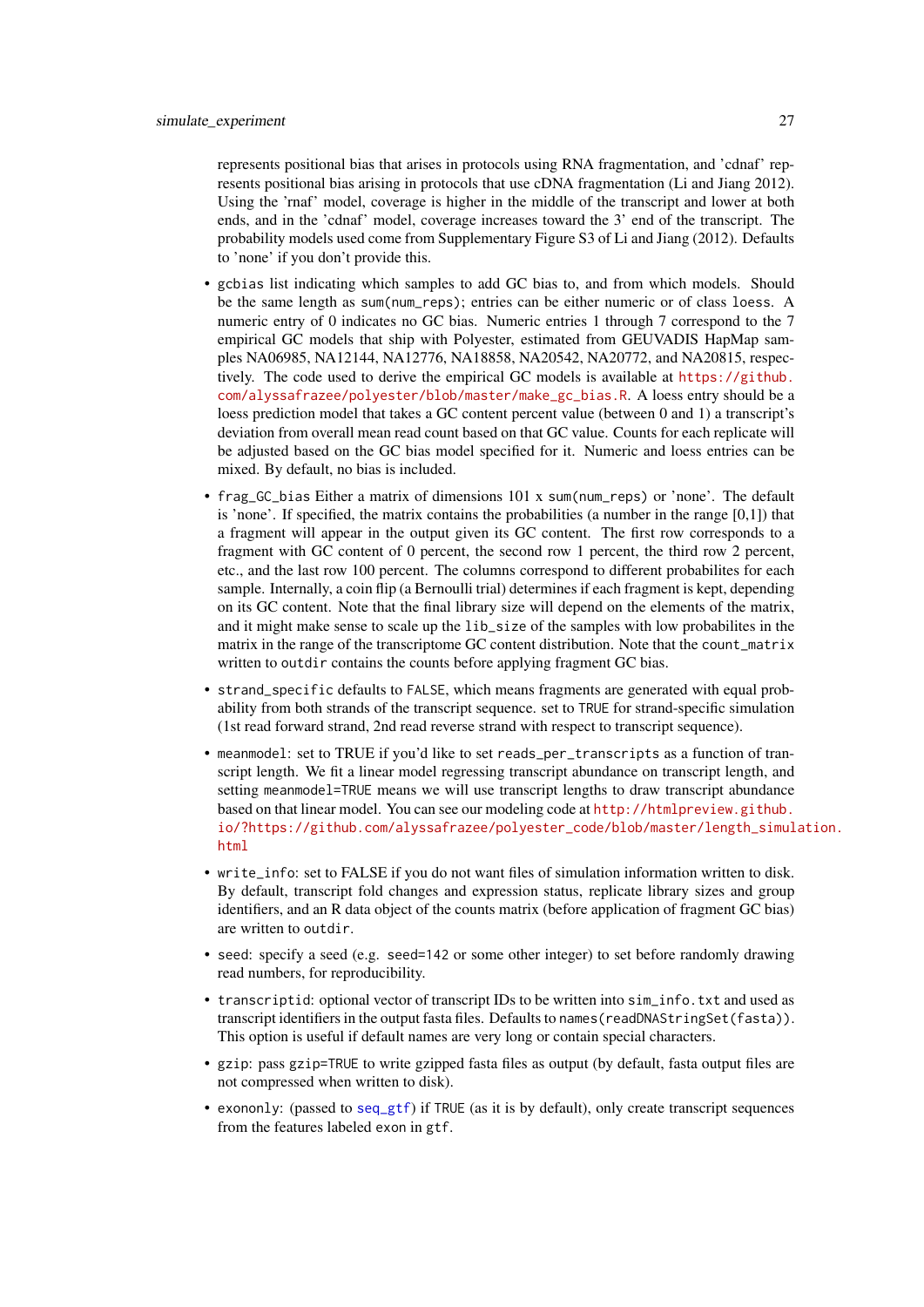- <span id="page-27-0"></span>• idfield: (passed to [seq\\_gtf](#page-23-1))in the attributes column of gtf, what is the name of the field identifying transcripts? Should be character. Default "transcript\_id".
- attrsep: (passed to [seq\\_gtf](#page-23-1)) in the attributes column of gtf, how are attributes separated? Default "; ".

## Value

No return, but simulated reads and a simulation info file are written to outdir. Note that reads are written out transcript by transcript and so need to be shuffled if used as input to quantification algorithms such as eXpress or Salmon.

## References

't Hoen PA, et al (2013): Reproducibility of high-throughput mRNA and small RNA sequencing across laboratories. Nature Biotechnology 31(11): 1015-1022.

Li W and Jiang T (2012): Transcriptome assembly and isoform expression level estimation from biased RNA-Seq reads. Bioinformatics 28(22): 2914-2921.

McElroy KE, Luciani F and Thomas T (2012): GemSIM: general, error-model based simulator of next-generation sequencing data. BMC Genomics 13(1), 74.

## Examples

## simulate a few reads from chromosome 22

```
fastapath = system.file("extdata", "chr22.fa", package="polyester")
numtx = count_transcripts(fastapath)
set.seed(4)
fold_change_values = sample(c(0.5, 1, 2), size=2*numtx,prob=c(0.05, 0.9, 0.05), replace=TRUE)
fold_changes = matrix(fold_change_values, nrow=numtx)
library(Biostrings)
# remove quotes from transcript IDs:
tNames = gsub("'", "", names(readDNAStringSet(fastapath)))
simulate_experiment(fastapath, reads_per_transcript=10,
   fold_changes=fold_changes, outdir='simulated_reads',
   transcriptid=tNames, seed=12)
```
<span id="page-27-1"></span>simulate\_experiment\_countmat *Simulate RNA-seq experiment*

## Description

create FASTA files containing RNA-seq reads simulated from provided transcripts, with optional differential expression between two groups (designated via read count matrix)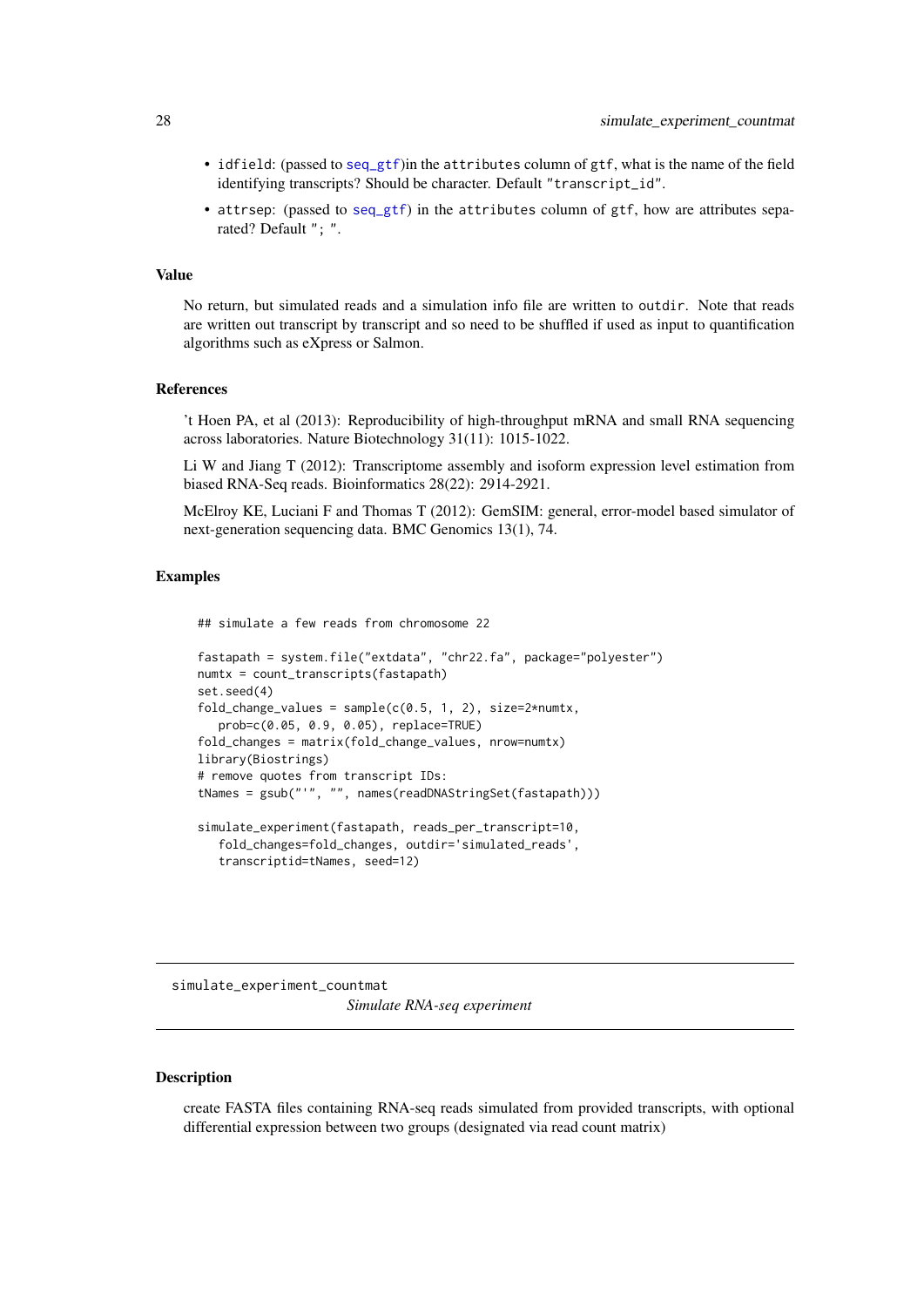#### <span id="page-28-0"></span>Usage

```
simulate_experiment_countmat(fasta = NULL, gtf = NULL, seqpath = NULL,
 readmat, outdir = ".", paired = TRUE, seed = NULL, ...)
```
## Arguments

| fasta   | path to FASTA file containing transcripts from which to simulate reads. See<br>details.                                                                                  |
|---------|--------------------------------------------------------------------------------------------------------------------------------------------------------------------------|
| gtf     | path to GTF file or data frame containing transcript structures from which reads<br>should be simulated. See details and seq_gtf.                                        |
| seqpath | path to folder containing one FASTA file (. f a extension) or DNAStringSet con-<br>taining one entry for each chromosome in gtf. See details and seq_gtf.                |
| readmat | matrix with rows representing transcripts and columns representing samples.<br>Entry i,j specifies how many reads to simulate from transcript i for sample j.            |
| outdir  | character, path to folder where simulated reads should be written, without a slash<br>at the end of the folder name. By default, reads written to the working directory. |
| paired  | If TRUE, paired-end reads are simulated; else single-end reads are simulated.                                                                                            |
| seed    | Optional seed to set before simulating reads, for reproducibility.                                                                                                       |
| .       | Additional arguments to add nuance to the simulation, as described extensively<br>in the details of simulate_experiment, or to pass to seq_gtf, if gtf is not<br>NULL.   |

#### Details

Reads can either be simulated from a FASTA file of transcripts (provided with the fasta argument) or from a GTF file plus DNA sequences (provided with the gtf and seqpath arguments). Simulating from a GTF file and DNA sequences may be a bit slower: it took about 6 minutes to parse the GTF/sequence files for chromosomes 1-22, X, and Y in hg19.

## Value

No return, but simulated reads are written to outdir.

## References

Li W and Jiang T (2012): Transcriptome assembly and isoform expression level estimation from biased RNA-Seq reads. Bioinformatics 28(22): 2914-2921.

#### Examples

```
fastapath = system.file("extdata", "chr22.fa", package="polyester")
numtx = count_transcripts(fastapath)
readmat = matrix(20, ncol=10, nrow=numtx)readmat[1:30, 1:5] = 40
simulate_experiment_countmat(fasta=fastapath,
 readmat=readmat, outdir='simulated_reads_2', seed=5)
```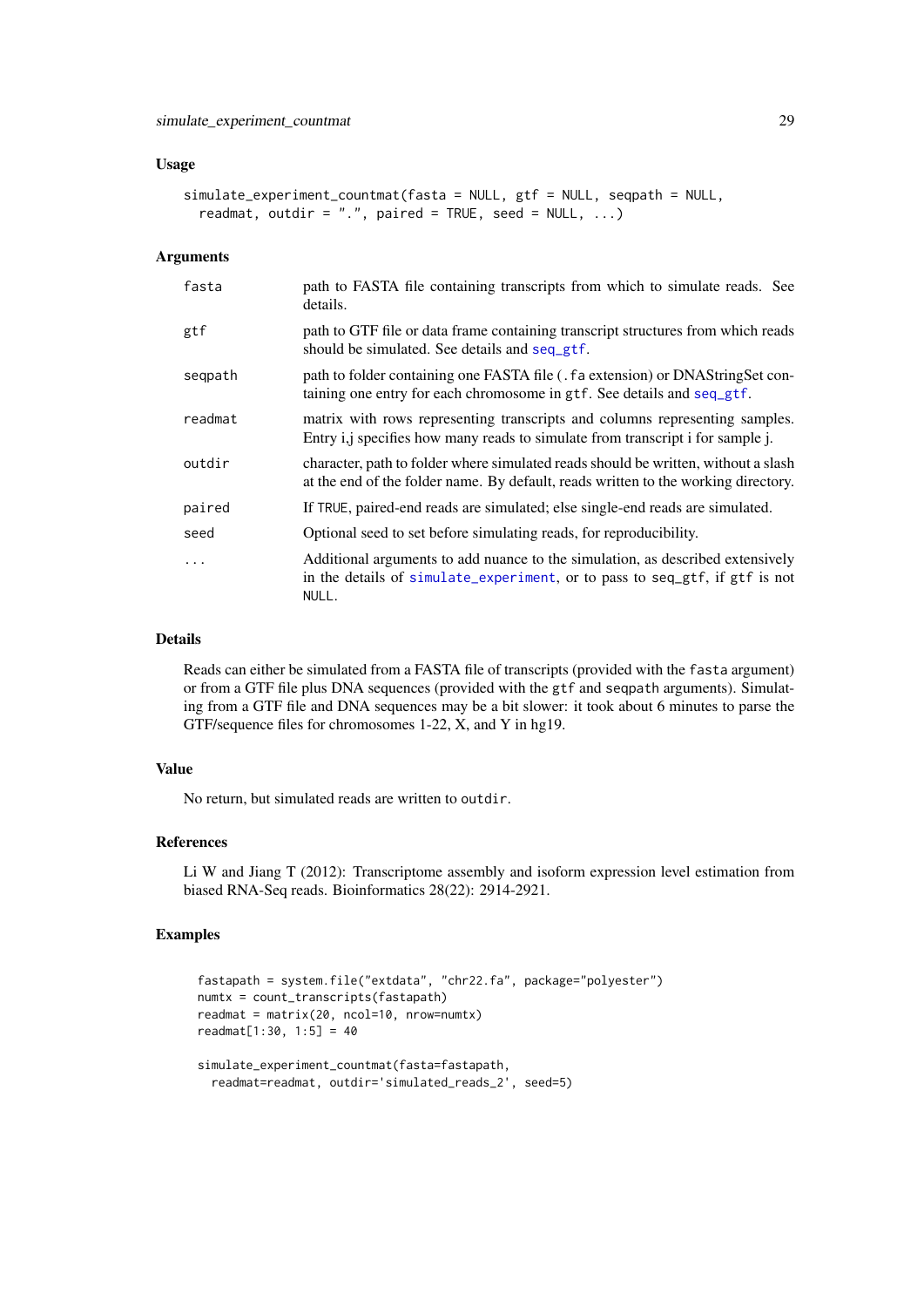#### <span id="page-29-0"></span>simulate\_experiment\_empirical

*Simulate RNA-seq experiment based on abundances from a data set*

## Description

Create fasta files representing reads from a two-group experiment, where abundances and differential expression are estimated from a real data set

## Usage

```
simulate_experiment_empirical(bg = NULL, fpkmMat = NULL, mean_rps = 5e+06,
 grouplabels = NULL, decut = 1.5, outdir = ".", ...)
```
## Arguments

| bg          | Ballgown object containing estimated transcript abundances in FPKM. Reads<br>will be simulated for the same number of replicates that are in bg. Must provide<br>exactly one of bg and fpkmMat.                                  |
|-------------|----------------------------------------------------------------------------------------------------------------------------------------------------------------------------------------------------------------------------------|
| fpkmMat     | transcript-by-sample matrix containing abundances (in FPKM) estimated from<br>a real data set. MUST have row names identifying transcripts. The number of<br>columns is the number of samples that will be simulated.            |
| mean_rps    | Number of reads per sample to use in converting FPKM measurements to counts.<br>Should be somewhat close to the number of reads per sample in the experiment<br>that generated the estimated FPKMs. Defaults to 5 million (5e6). |
| grouplabels | vector indicating the group labels for each replicate in the experiment. Must be<br>convertible to a factor with exactly 2 levels.                                                                                               |
| decut       | A transcript will be recorded as truly differentially expressed if its fold change<br>between the two groups is more extreme than decut, in either direction.                                                                    |
| outdir      | character, path to folder where simulated reads should be written, without a slash<br>at the end of the folder name. By default, reads written to the working directory.                                                         |
| .           | Additional arguments to pass to simulate_experiment_countmat                                                                                                                                                                     |

## Value

No return, but reads are written to outdir.

## Examples

```
## Not run:
  library(ballgown)
  data(bg)
  bg = subset(bg, "chr=='22'")
  # load gtf file:
  gtfpath = system.file('extdata', 'bg.gtf.gz', package='polyester')
  gtf = subset(gffRead(gtfpath), seqname=='22')
```
# load/download chromosome sequence (just for this example)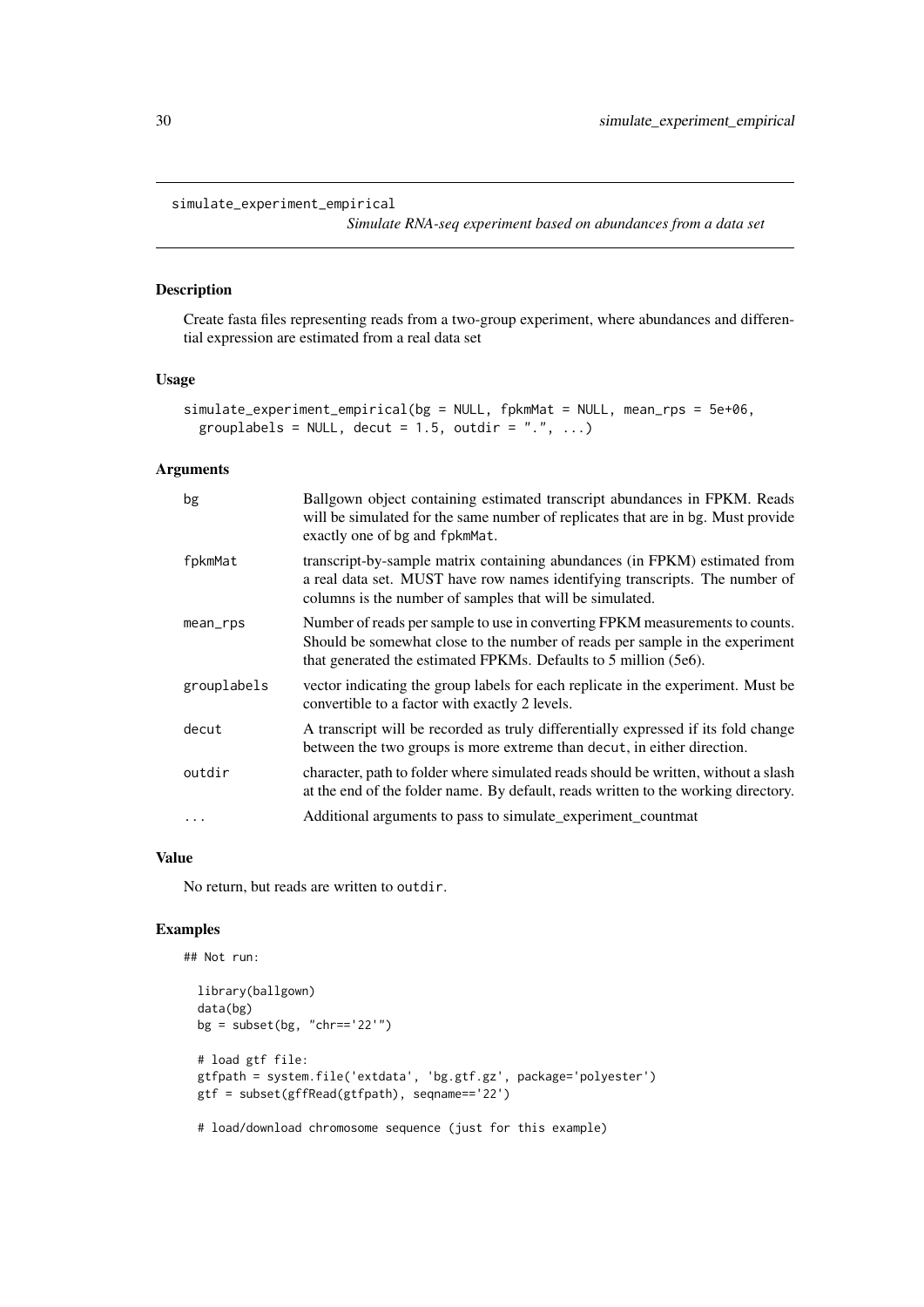#### <span id="page-30-0"></span>write\_reads 31

```
system('wget https://www.dropbox.com/s/04i6msi9vu2snif/chr22seq.rda')
  load('chr22seq.rda')
  names(chr22seq) = '22'
  # simulate reads based on this experiment's FPKMs
  simulate_experiment_empirical(bg, grouplabels=pData(bg)$group, gtf=gtf,
     seqpath=chr22seq, mean_rps=5000, outdir='simulated_reads_3', seed=1247)
## End(Not run)
```
#### write\_reads *write sequencing reads to disk*

#### Description

given a DNAStringSet representing simulated sequencing reads, write FASTA files to disk representing the simulated reads.

#### Usage

write\_reads(reads, fname, readlen, paired = TRUE, gzip, offset = 1L)

#### Arguments

| reads   | DNAStringSet representing sequencing reads                                                                                                                                                                                                                                                                                                                                                      |
|---------|-------------------------------------------------------------------------------------------------------------------------------------------------------------------------------------------------------------------------------------------------------------------------------------------------------------------------------------------------------------------------------------------------|
| fname   | file path/prefix specifying where sequencing reads should be written. Should<br>not contain ".fasta" (this is appended automatically).                                                                                                                                                                                                                                                          |
| readlen | maximum length of the reads in reads.                                                                                                                                                                                                                                                                                                                                                           |
| paired  | If TRUE, reads are assumed to be in pairs: i.e., read 1 and read 2 in reads are<br>the left and right mate (respectively) of a read pair; same with read 3 and read<br>4, etc. The odd-numbered reads are written to fname_1. fasta and the even-<br>numbered reads are written to fname_2. fasta. If FALSE, reads are assumed to<br>be single-end and just one file, fname. fasta, is written. |
| gzip    | If TRUE, gzip the output fasta files.                                                                                                                                                                                                                                                                                                                                                           |
| offset  | An integer number greater or equal to 1 to start assigning read numbers at.                                                                                                                                                                                                                                                                                                                     |
|         |                                                                                                                                                                                                                                                                                                                                                                                                 |

## Details

The [get\\_reads](#page-11-1) function returns a DNAStringSet object representing sequencing reads that can be directly passed to write\_reads. If output other than that from get\_reads is used and paired is TRUE, make sure reads is ordered properly (i.e., that mate pairs appear together and that the left mate appears first).

## Value

No return, but FASTA file(s) containing the sequences in reads are written to fname.fasta (if paired is FALSE) or fname\_1.fasta and fname\_2.fasta if paired is TRUE.

## See Also

[get\\_reads](#page-11-1)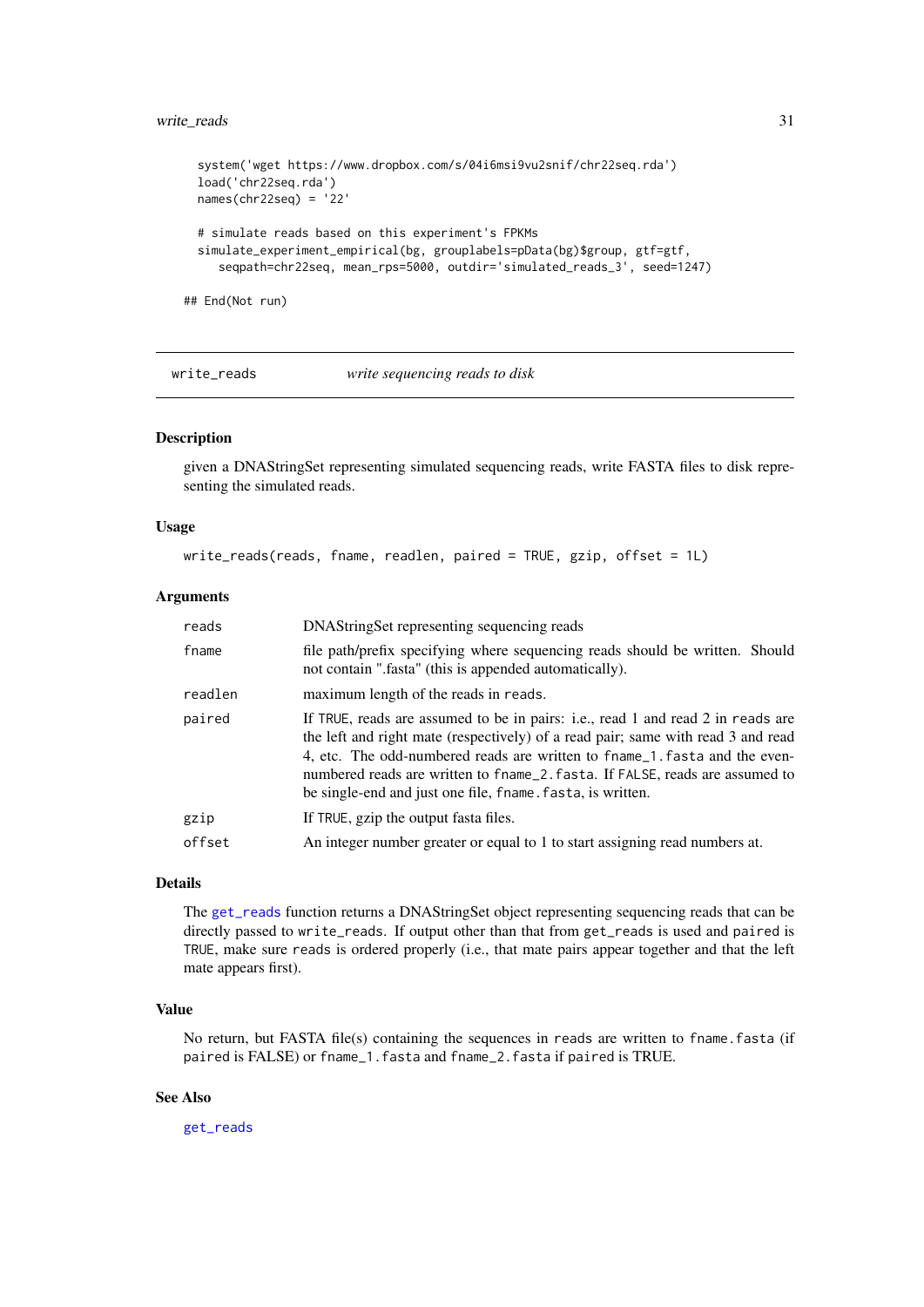## Examples

```
library(Biostrings)
  data(srPhiX174) # pretend srPhiX174 represents a DNAStringSet of *reads*
  readlen = unique(width(srPhiX174)) #35
  write_reads(srPhiX174, fname='./srPhiX174', readlen=readlen, paired=FALSE,
      gzip=FALSE)
## If the file is too big, you can subset it and write it in chunks.
## Here we split our 'reads' into two chunks and save them to the same file.
write_reads(srPhiX174[1:100], fname='./srPhiX174-offset', readlen=readlen,
   paired=FALSE, gzip=FALSE, offset = 1L)
write_reads(srPhiX174[101:length(srPhiX174)], fname='./srPhiX174-offset',
   readlen=readlen, paired=FALSE, gzip=FALSE, offset = 101L)
## We can verify that we get the same results
srPhi <- readDNAStringSet('./srPhiX174.fasta')
srPhiOffset <- readDNAStringSet('./srPhiX174-offset.fasta')
identical(srPhi, srPhiOffset)
```